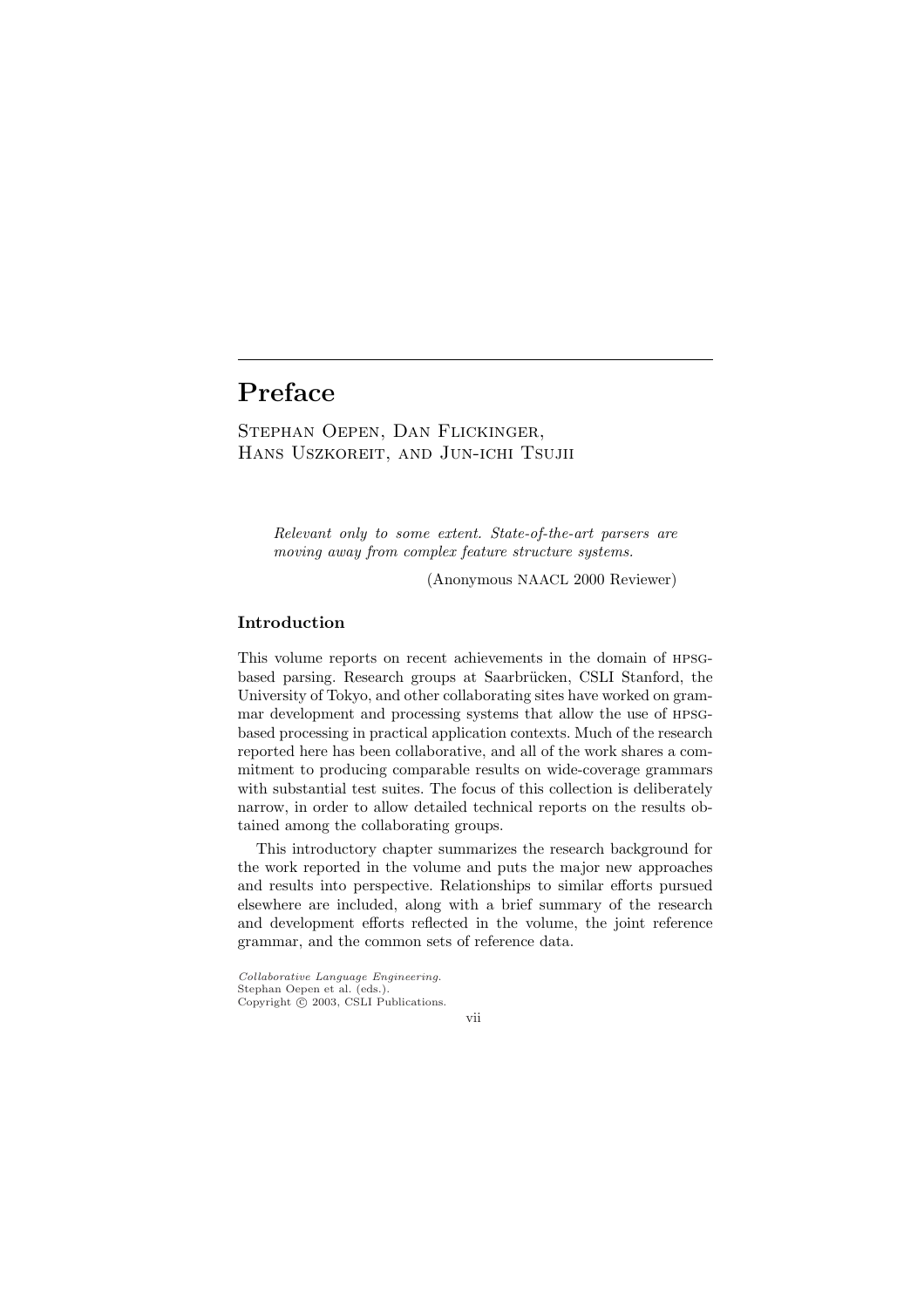#### viii / Oepen, Flickinger, Uszkoreit, and Tsujii

## Do We Need (Deep) Linguistic Processing?

Much like the global economy, the stock exchange, and haute couture, natural language engineering exhibits a cyclic progression of dominating paradigms and development currents. Looking back at a decade of work in language technology that has seen a dramatic increase in the power and sophistication of both pragmatic (or 'shallow') and statistical approaches to natural language processing—along with a growing recognition that these methods alone cannot meet the full range of demands for applications of NLP—we view the production of this volume as an indicator of a new development: the return of precise linguistic grammars and constraint-based processing for practical applications.

The goal of capturing linguistic knowledge—providing a model of the system of language in a form suitable for computer-based, algorithmic processing—has always been among the central concerns of Computational Linguistics and Natural Language Processing (NLP). Formal clarity, descriptive adequacy, declarativity, modularity, re-usability, and related concepts have been desiderata for NLP theories and systems from the very beginnings. (Context-free) Phrase structure grammar (Chomsky, 1959), augmented transition networks (Woods, 1970), definite clause grammars (Pereira & Warren, 1980), chart parsing (Younger, 1967; Kay, 1973), feature structures and unification (Kay, 1979), taxonomic logics (Brachman & Schmolze, 1985), and constraint-based approaches to grammar and processing (Sells, 1985; Shieber, 1986) mark some of the milestones in the development of the field. The 1980s saw an immense increase in the number of research projects and development efforts (some in industrial environments) working on the production of declarative grammatical resources and suitable processing techniques, many of them aiming for (often very complex) query processing, dialogue system, or machine translation applications. This traditional strain of NLP is now often referred to as 'deep' processing.

The 1996 final report of the European Expert Advisory Group (EA-GLES) on Linguistic Formalisms lists about a dozen implemented grammar development and processing environments (Uszkoreit et al., 1996).<sup>1</sup> Head-Driven Phrase Structure Grammar (hpsg; Pollard & Sag, 1994) and to a slightly lesser extent Lexical Functional Grammar (lfg; Dalrymple, Kaplan, Maxwell, & Zaenen, 1995) and Tree Adjoining Grammar (TAG; Joshi, 1987) are the predominant paradigms according to the EAGLES survey. In retrospect, it may seem little has changed in the past five years. HPSG, LFG, and (lexicalized) TAG continue to be the most

<sup>1</sup>The complete report can be accessed on-line from the EAGLES home page at Pisa; see 'http://www.ilc.pi.cnr.it/EAGLES96/home.html'.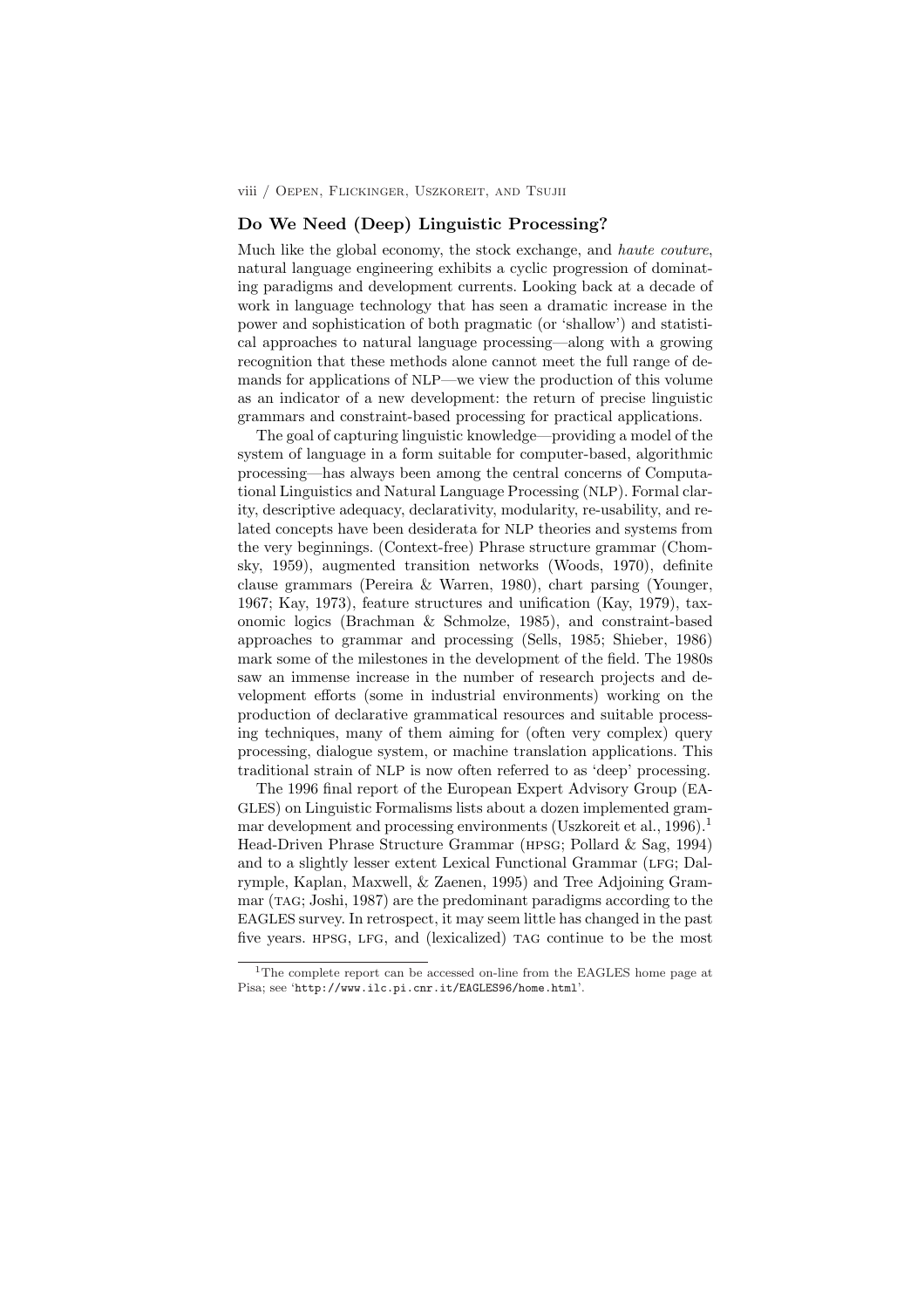## PREFACE / ix

widely accepted unification-based theories of grammar within Computational Linguistics and are gaining ground as non-transformational alternatives to Chomskyan grammar in formal and theoretical Linguistics proper. The majority of established grammar development environments are still around, though some have disappeared or lost importance, and we are not aware of new developments started recently.

At the same time, however, the 1990s and especially the past five years have seen a shift of emphasis: a large number of current NLP applications focus on a slightly different, linguistically often less demanding problem than (proto-)typical systems ten years earlier. Precise, indepth syntactic and semantic analysis are far less important in text retrieval, message understanding, or information extraction contexts than they are for a dialogue or machine translation system, for example. Instead, the applicability to large amounts of naturally-occurring input (typically text), overall system coverage and robustness, domainoriented processing, and general fitness for a specific task are among the primary requirements for what have come to be known as 'shallow' (text) processing systems. The DARPA-sponsored TREC and MUC conferences—a series of competitive, task-oriented system evaluation meetings—have made at least two significant contributions to the field: (i) because the common evaluation metric is strictly black-box and task-driven, a diversity of approaches ranging from finite-state to probabilistic (and often hybrid) systems were encouraged; and (ii) given the large funding body behind the evaluations, public research efforts, especially in the US, were polarized between working either within the shallow processing paradigm, or deliberately outside of it.

Shallow processing techniques have produced useful results in some classes of applications, but they have not met the full range of needs for NLP, particularly where precise interpretation is important, or where the variety of linguistic expression is large relative to the amount of training data available. For such applications, especially ones involving (non-trivial) semantic processing and language generation such as machine translation, automated response systems, or speech prostheses, the quality of each output from the system will be judged against a readily accessible human standard. While robustness remains important, it is in tension with the user expectation of correct, natural results from the system, and deep processing can provide informed estimates of correctness, either because a given linguistic expression is within the scope of the grammar, or because it falls outside of the grammatical coverage in some quite specific respects. These measures of how confident the system is of its results can be of real use, both in avoiding deceptive or confusing output, and in ranking logically correct outputs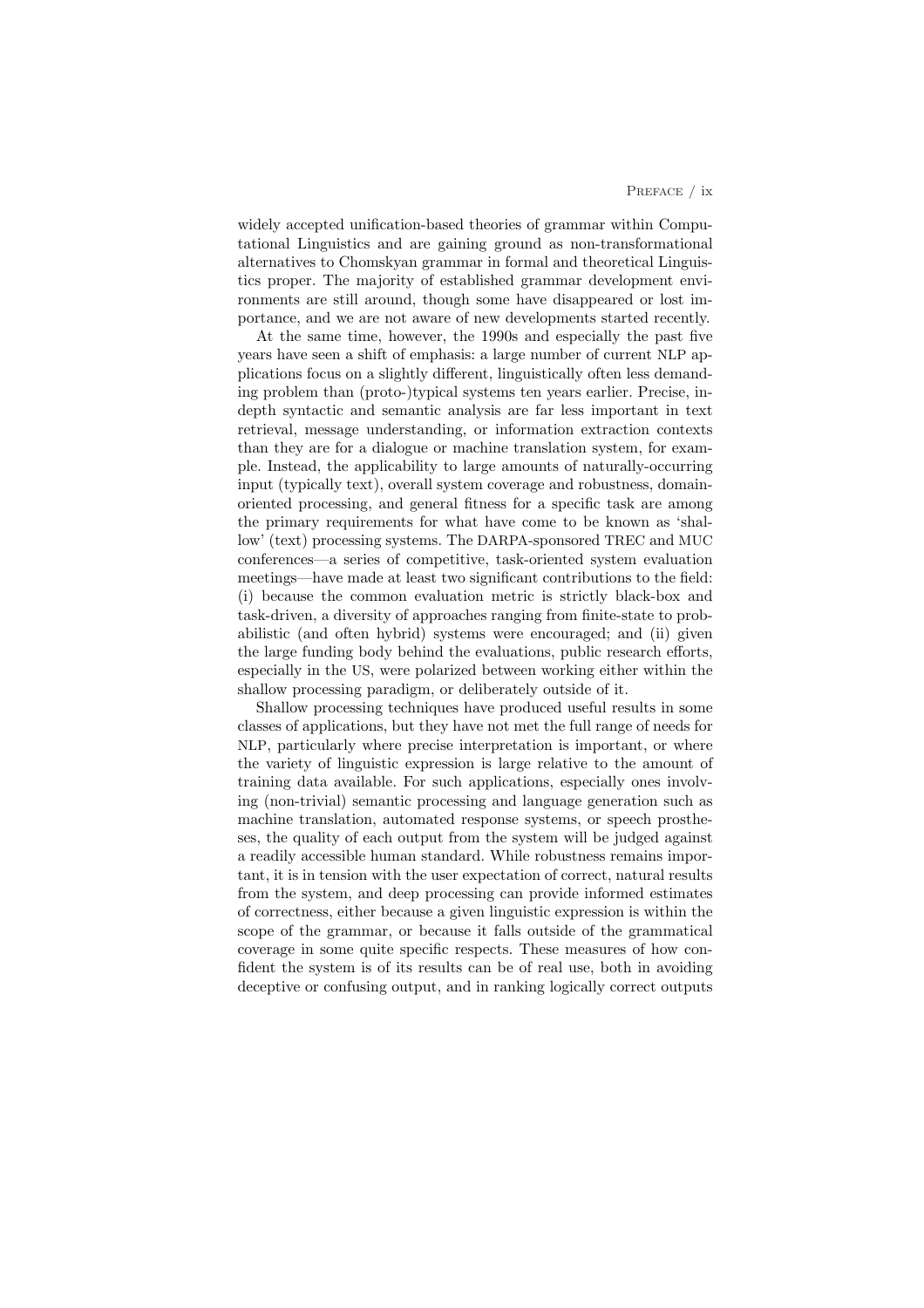#### x / Oepen, Flickinger, Uszkoreit, and Tsujii

when the available context is not rich enough to resolve ambiguous expressions.

# Why is (Deep) Linguistic Processing a Hard Problem?

Linguistic expressions taken out of context are incomplete and ambiguous, since the speaker counts on the hearer to supply common sense and world knowledge as part of the understanding process. Not only is a lot left unsaid, but many words in what is said have multiple meanings, and the ways they are combined give rise to even more possible meanings for a given utterance. Yet humans succeed very well in processing natural language, apparently unaware of most of the logically possible interpretations of what they say or hear.

Contemporary NLP systems cannot hope to have access to the vast amount of real world knowledge that humans enjoy, nor can they expect to reason very well about the modest amount of knowledge that is formally represented in current machines. But contemporary systems can exploit the rich and steadily growing store of detailed linguistic knowledge to at least identify those interpretations of an utterance which are logically possible, and to avoid false understandings. Linguists can provide precise descriptions of the words of a language, and of the rules that govern how they can be combined to produce meaningful utterances. Implementing such lexicons and grammars in an NLP system requires sustained collaboration between the theoretical linguist and the grammar writer, since even the formal tools for representing linguistic knowledge undergo steady refinement. And the grammar writer must often find engineering solutions to fill in gaps in the body of theoretical work on a language, since in any NLP application there are quite ordinary expressions that remain unanalyzed within a given theoretical framework.

Deep processing of language necessarily involves making a great number of fine-grained distinctions about how the words and phrases of a language relate form to meaning, and this level of detail can prove to be expensive computationally. Within the hpsg framework adopted for the grammars reported on in this volume, the descriptions of linguistic signs (both words and phrases) are large, and will only get larger as more of the language is analyzed. The size and nature of these signs presents an interesting challenge for the NLP system developer who wants to meet the efficiency requirements of a given application. Let us substantiate these observations with a few real-world numbers obtained from the LinGO grammar (Flickinger, this volume) and using the pet parser (Callmeier, this volume): each feature structure built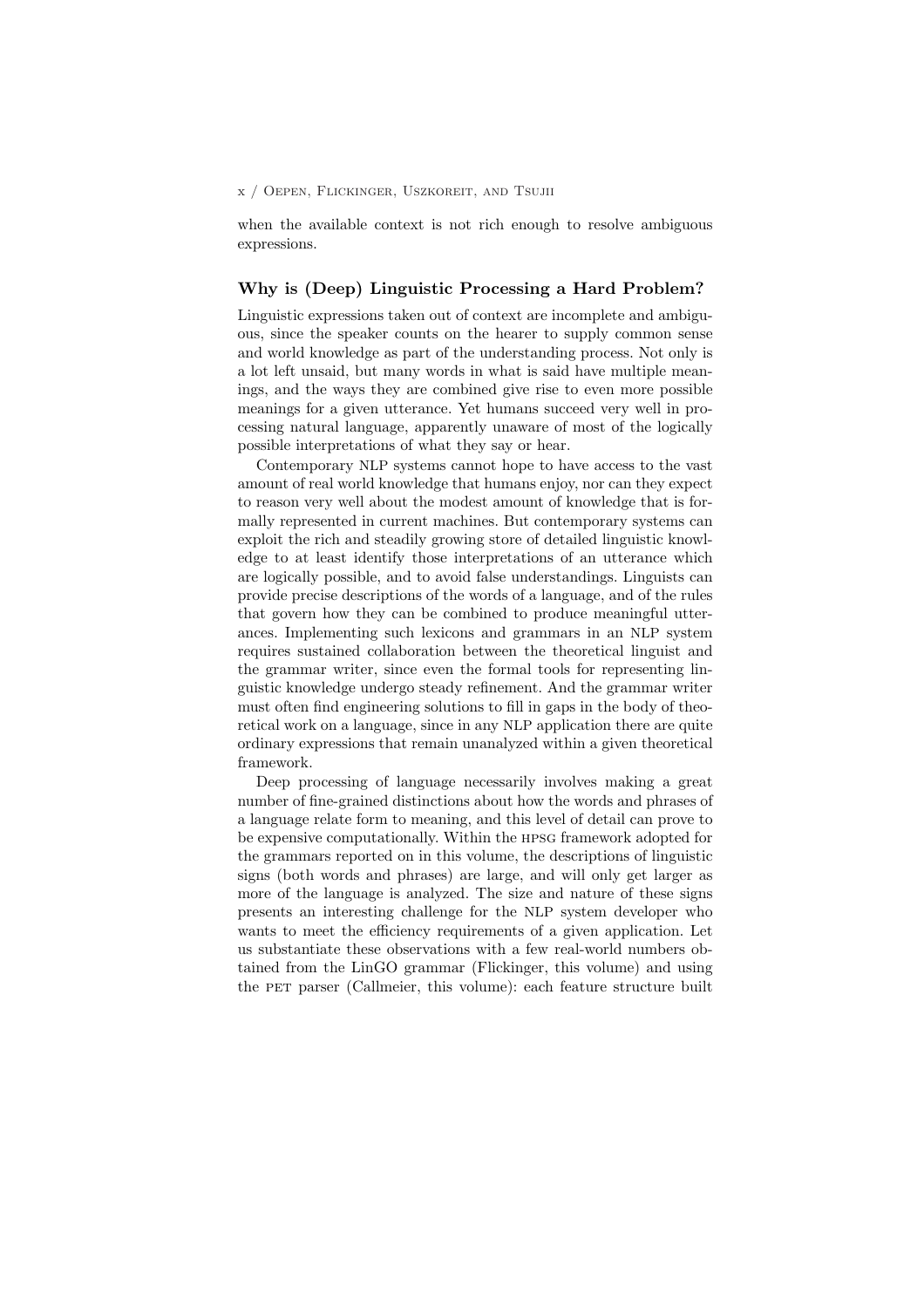in the parser, on average, has some three hundred internal nodes, each of around 80 bytes in size (including outgoing arcs). While parsing a representative sample (viz. the 'fuse' test set described below), the unifier on average executes more than four thousand top-level unifications per sentence (in average total time of less than a second), which corresponds to close to one hundred megabytes of memory that are being visited (i.e. dereferenced, not necessarily allocated). Not surprisingly, nearly forty per cent of total parsing time is spent in the unifier, and another forty five per cent in feature structure copying.

While it is this issue of efficient processing that provides the focus for the papers in this volume, we note that consumption of time and space are not the only challenges facing the developers of a useful deep NLP system. Competing with the desire for efficiency are the goals of (i) broader coverage of the linguistic expressions needed for a given application; (ii) avoiding false analyses of utterances (which can easily arise as coverage grows); (iii) correctly ranking the alternatives for utterances that the grammar finds ambiguous; and (iv) retaining a close connection between the implemented grammar and the theoretical work that informs its design.

## Multilateral Collaboration: Our Setup

In early 1994, research groups at Saarbrücken<sup>2</sup> and CSLI Stanford<sup>3</sup> started to collaborate on the development of large-scale HPSG grammars, suitable grammar engineering platforms, and efficient processors. Since the early 1990s, the Saarbrücken group had been developing an hpsg-based dialogue system, including a highly expressive typed feature formalism, a medium-coverage grammar of German, and an application prototype for distributed email-based appointment scheduling (Uszkoreit et al., 1994; Krieger & Schäfer, 1994; Erbach et al., 1995). CSLI, on the other hand, had long been among the driving forces in the theoretical development of the hpsg theory of grammar, and could at the same time build on system and grammar building experience gained in the Hewlett-Packard NL and the EU-funded ACQUILEX projects (Flickinger, Nerbonne, Sag, & Wasow, 1987; Copestake, 1992). The close collaboration developed when both sites started participating in Verbmobil (Wahlster, 2000), a distributed project on spoken dialogue

 $^2{\rm See}$ 'http://www.dfki.de/lt/' and 'http://www.coli.uni-sb.de/' for information on the DFKI Language Technology Laboratory and the Computational Linguistics Department at Saarland University, respectively.

<sup>3</sup>The 'http://lingo.stanford.edu/' web pages list hpsg-related projects and people involved at CSLI, and also provide an on-line demonstration of the lkb system and LinGO grammar.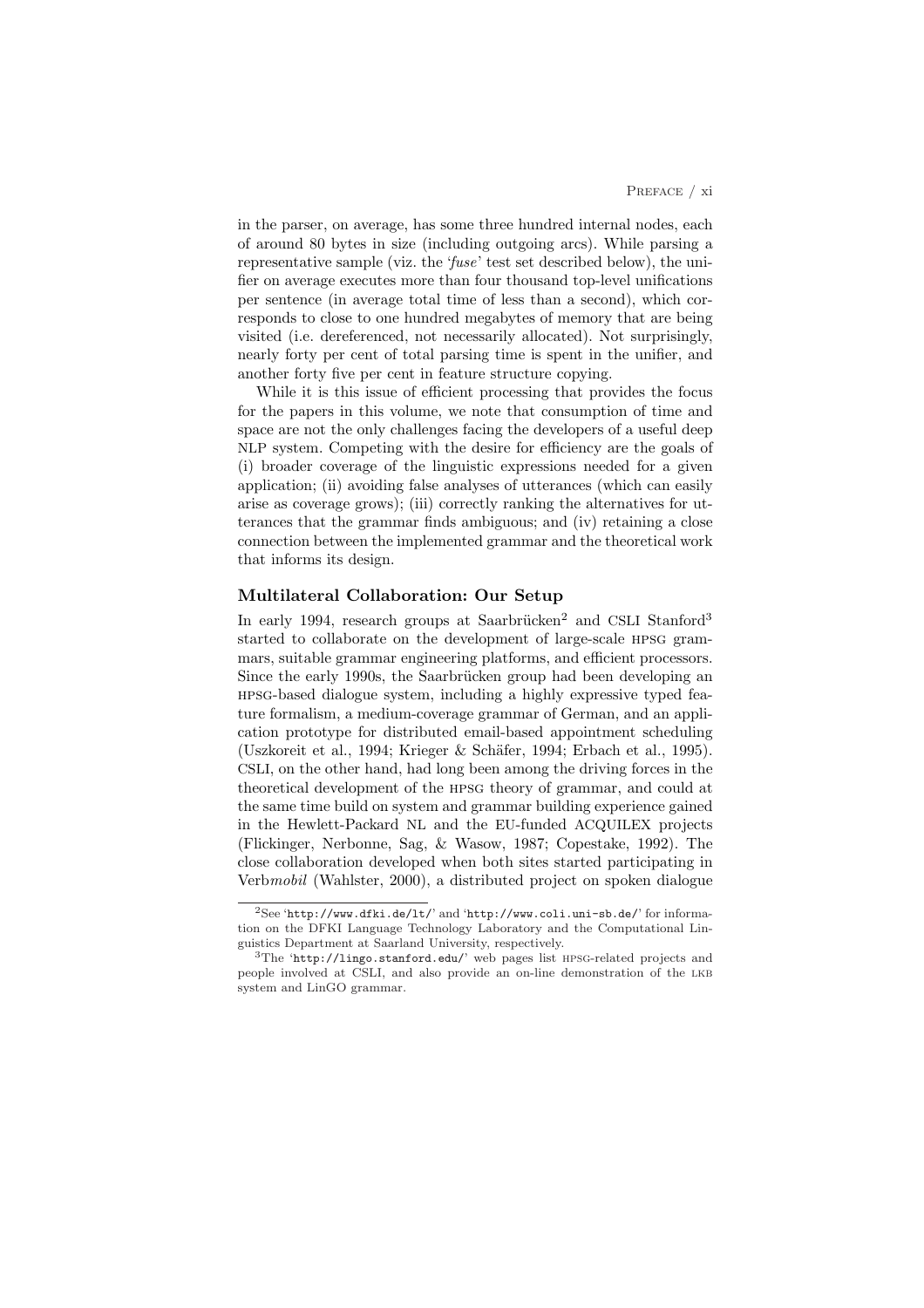#### xii / Oepen, Flickinger, Uszkoreit, and Tsujii

translation<sup>4</sup> comprising more than twenty groups, and adopting HPSG as the common grammar model for deep processing. The English grammar was developed at Stanford, whereas the German grammar and core processing environment was contributed by DFKI Saarbrücken; Saarland University supplied the Japanese grammar and robust semantics. The multi-site efforts in grammar-based analysis were coordinated by Hans Uszkoreit. Collaboration has greatly increased productivity, resulted in a mutual exchange of knowledge and technology, and helped building a collection of grammar development environments, several highly engineered parsers (Kiefer, Krieger, Carroll, & Malouf, 1999), and an efficient generator (Carroll, Copestake, Flickinger, & Poznanski, 1999). In 1998, the grammar formalisms and parsing group at Tokyo University<sup>5</sup> joined the consortium and now supplies additional expertise on (abstract-machine-based) compilation of typed feature structures, Japanese hpsg, and grammar transformation and approximation techniques (Torisawa & Tsujii, 1996; Makino, Yoshida, Torisawa, & Tsujii, 1998; Tateisi, Torisawa, Miyao, & Tsujii, 1998). More recently, and in some cases driven by migration of individual researchers, the Natural Language and Computational Linguistics group at Sussex University  $(UK)^6$ , the Computer Laboratory of the University of Cambridge  $(UK)^7$ , and the Lingvistisk Institutt at the Norwegian University of Science and Technology (NTNU; in Trondheim)<sup>8</sup> have become involved with the loosely-organized consortium.

The primary goal of this multilateral collaboration is to synchronize efforts on the development and deployment of efficient, large-scale hpsg processors, thereby enhancing the effectiveness of each group in doing its own focused research. Grounded in these common goals, the sites have agreed on a joint descriptive formalism and reference grammar and are now engaged in a constructive competition for premium processing performance within this framework. Starting in the fall of 2002, most of the participating groups expect to be involved in the EU-funded pioneer

<sup>&</sup>lt;sup>4</sup>Verbmobil was funded by the German Federal Ministry of Education, Science, Research, and Technology (BMBF) under Grant 01 IV 701 V0.

<sup>5</sup> Information on the Tokyo Laboratory, founded and managed by Professor Junichi Tsujii, can be found at 'http://www.is.s.u-tokyo.ac.uk/'.

<sup>6</sup>See 'http://www.cogs.susx.ac.uk/lab/nlp/' for details on the Sussex School of Cognitive and Computing Sciences; John Carroll, co-developer of the LKB platform had been involved as a visiting scholar to CSLI Stanford earlier.

<sup>&</sup>lt;sup>7</sup>The LKB system originally had been developed at Cambridge and, with the appointment of Ann Copestake in 2000, the principal developer has returned to the Computer Laboratory; see 'http://www.cl.cam.ac.uk/'.

<sup>8</sup>Following a sabbatical visit to Stanford in 2000, Lars Hellan and Dorothee Beerman initiated the development of an hpsg reference grammar of Norwegian at NTNU; see 'http://www.ling.hf.ntnu.no/'.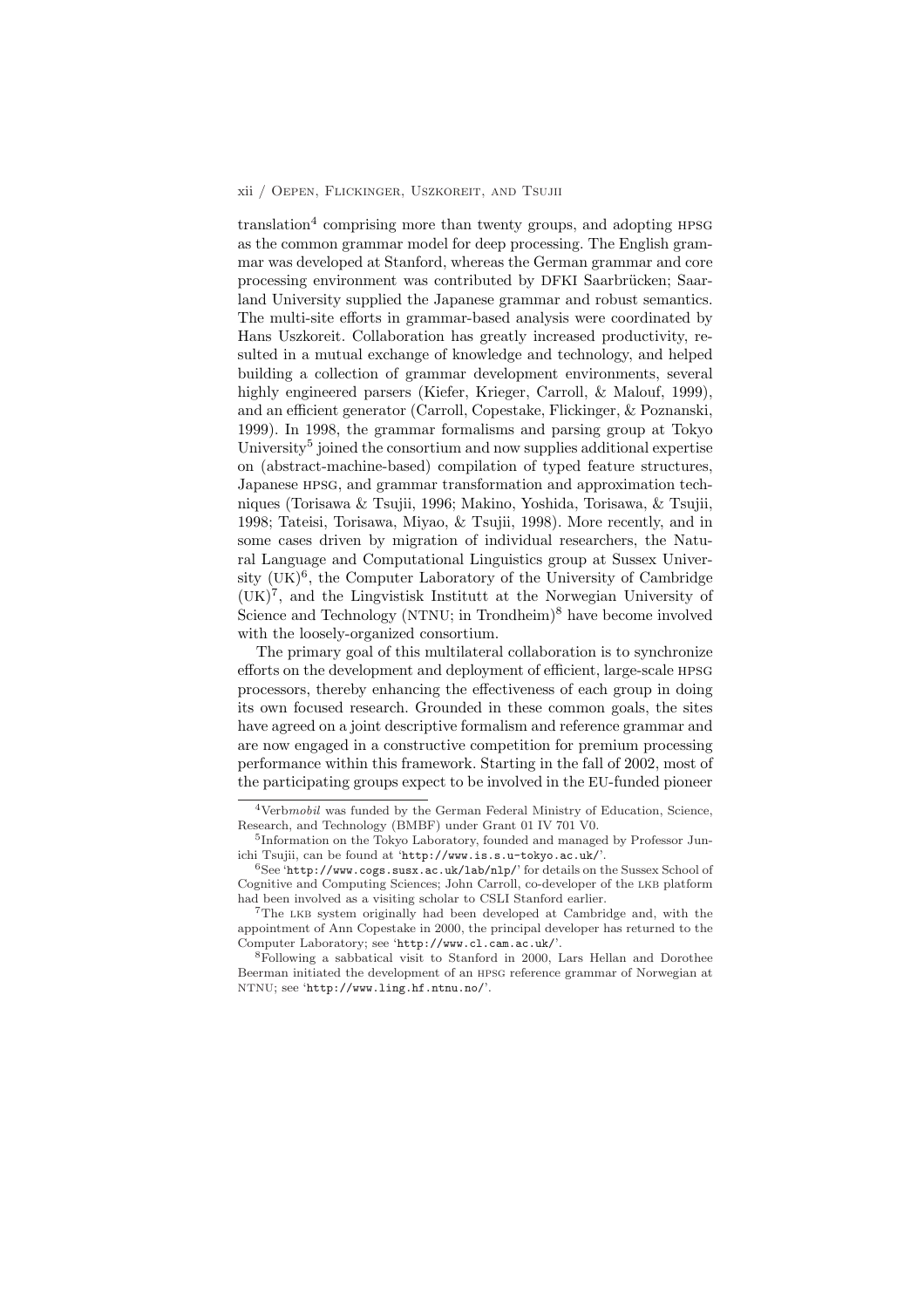project DEEP-THOUGHT, aiming for a novel approach to information extraction that combines shallow and hpsg-based text analysis with stochastic disambiguation and robustness components.

### Converging on a Joint Formalism and Reference Grammar

Given a broad acceptance of unification-based approaches to computational grammar—and in particular of the HPSG and LFG frameworks—it may seem from the outside that the formal foundations of (typed) feature structures have long been established. While this may well be true from a mathematical point of view (Rounds & Kasper, 1986; Carpenter, 1992), it is less so seen from the implementation perspective. The main degree of variation here is not in different interpretations of individual concepts but in the particular choice of descriptive devices that a token system makes from a set of options and alternatives that has been growing continuously. Open- vs. closed-world reasoning, single vs. multiple inheritance, various approaches to disjunction and negation (in different flavors), set-valued feature structures, the precise semantics of the type system, and the inclusion of implicational or relational constraints are some of the dimensions that, when applied to the systems listed in the above mentioned 1996 EAGLES survey, for example, make each implementation distinct in the range of formal devices that it has to offer.

Although the individual systems developed within this consortium often supply extra functionality, the groups have converged on a common descriptive formalism—a conservative blend of Carpenter (1992), Copestake (1992), and Krieger & Schäfer (1994)—that allows grammars<sup>9</sup> to be processed by (at least) six different platforms. But this joint formalism is by no means the mere intersection (or, loosely speaking, the smallest region of overlap) between the environments represented among the participating groups; instead, the selection of formal and descriptive devices was guided by two major concerns: (i) linguistic adequacy, grounded in nearly three decades of joint experience in building large-scale hpsg-type grammars, and (ii) processing requirements, informed by earlier work on efficient implementations. The decision to eliminate (explicit) disjunction from the linguistic specification language, for example, is motivated by theoretical and engineering considerations alike. Flickinger (this volume) argues that a grammatical stipulation that makes disjunctive information explicit in underspecified types in the grammatical ontology (rather than by disjunctive enu-

<sup>&</sup>lt;sup>9</sup>In the HPSG universe (and accordingly the present volume) the term 'grammar' is typically used holistically, referring to the linguistic system comprised of (at least) the type hierarchy, lexicon, and rule apparatus.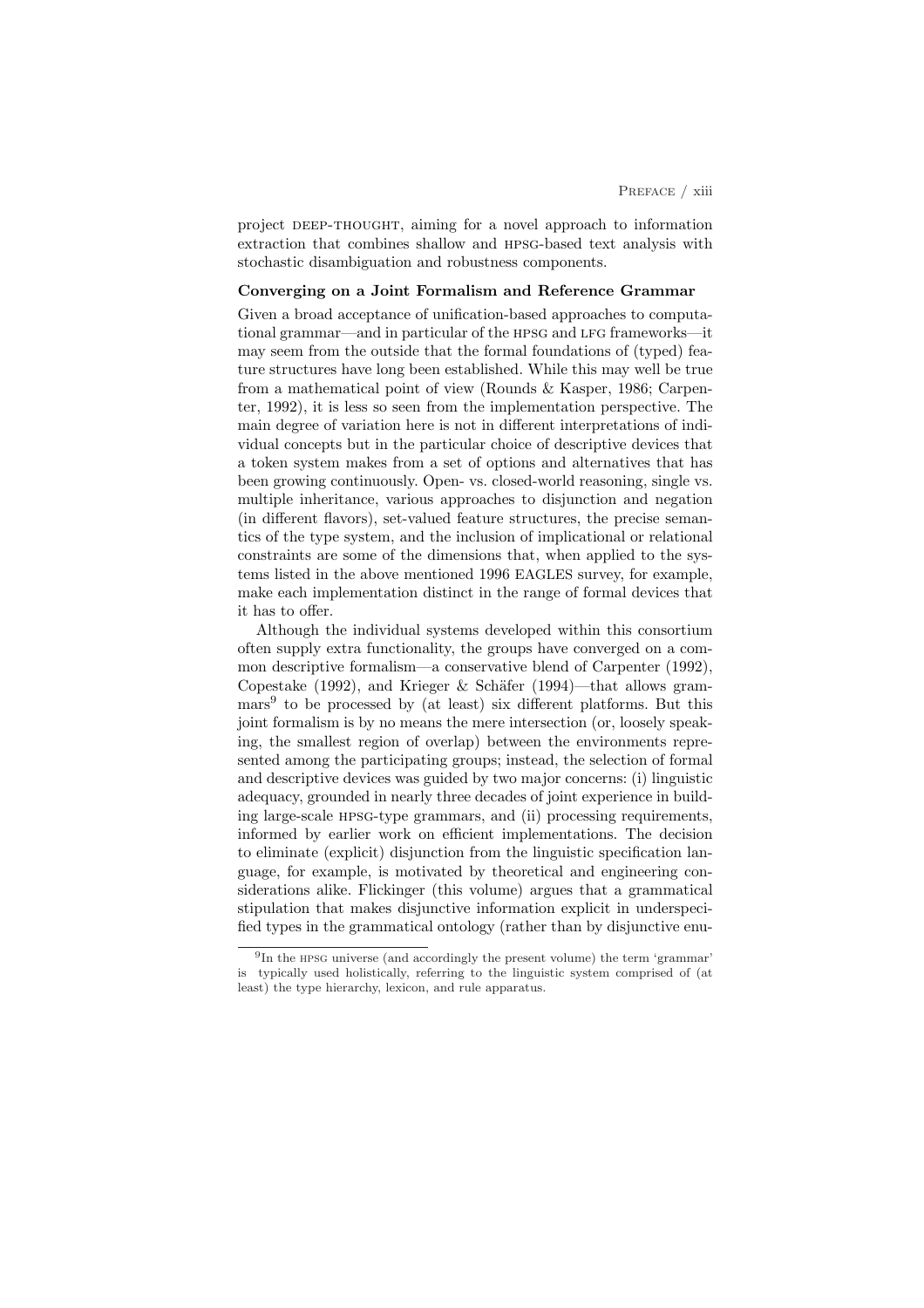#### xiv / Oepen, Flickinger, Uszkoreit, and Tsujii

meration) can be interpreted as a stronger model of what (co-)variation the grammar actually foresees. At the same time, moving to a purely conjunctive feature logic allowed the adaptation and fine-tuning of existing, very efficient unification techniques (Malouf, Carroll, & Copestake, this volume) that avoid expensive backtracking and duplication of redundant structure.

The joint descriptive formalism can be informally characterized as a closed-world, conjunctive-only, multiple inheritance type system that enforces strong typing and strict appropriateness, but allows types to be associated with arbitrary (complex) constraints that are inherited and applied both at compilation and at run-time (e.g. when two types unify to a more specific, constraint-introducing subtype). HPSG wellformedness principles, immediate dominance schemata, and constituent ordering constraints are all spelled out in the type hierarchy (and crossmultiplied), yielding a set of phrase structure schemata that can be interpreted as rewrite rules over complex (typed feature structure) categories by a suitable parser or generator. A precise mathematical specification of this formalism as it is assumed throughout the volume is given in the Appendix (Copestake, this volume). And although our conservative choice of descriptive devices is fairly restrictive—in particular when compared to a general-purpose inference and type deduction system like TFS (Emele, 1994), for example—it has enabled the development of several large grammars as well as the implementation of hpsg processing systems that perform with previously unmatched efficiency.

The LinGO grammar, a multi-purpose, broad-coverage grammar of English developed at CSLI and to our best knowledge the largest hpsg implementation currently available, serves as a common reference for all six groups (while of course the sites continue development of additional grammars for English, German, Japanese, Norwegian, and other languages). The grammar primarily serves as a representative sample of the common approach to linguistic description and the joint specification language, rather than as a fixed target to which systems are being tuned. As each site regularly evaluates their system(s) against other, only abstractly similar grammars, and since it has often been confirmed that the techniques evolving from the collaboration proved beneficial beyond the LinGO grammar, the contributions in this volume can be taken as a representative report on this particular line of research in hpsg processing. Flickinger (this volume) provides details on the LinGO grammar, including reasoning about some of the design decisions made in the underlying formalism; unless stated otherwise, all contributions in the volume refer to the June 2000 LinGO version,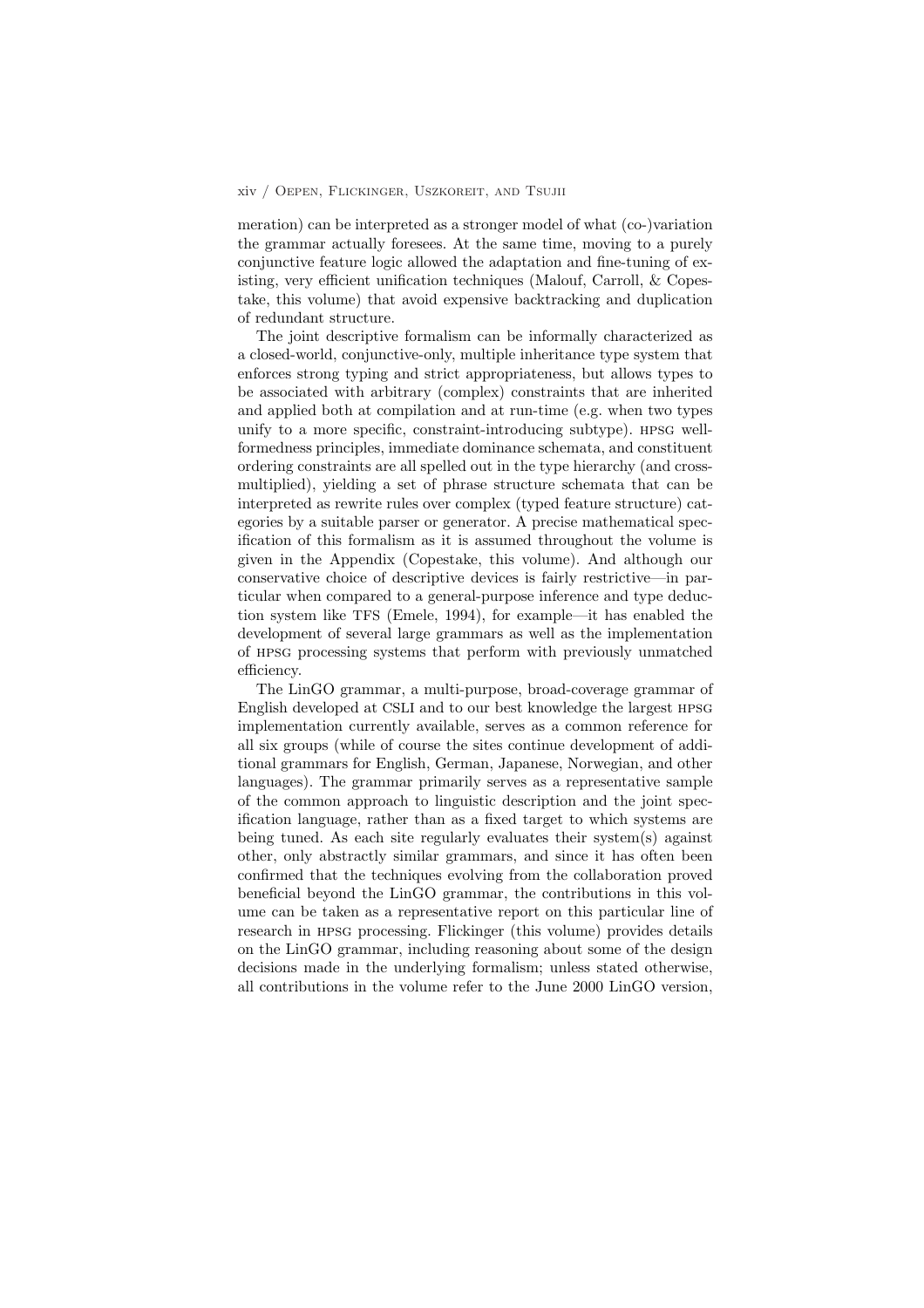|           | Set Aggregate items string entries results analyses edges |     |          | total word lexical total |      | parser passive |      |
|-----------|-----------------------------------------------------------|-----|----------|--------------------------|------|----------------|------|
|           |                                                           |     |          | $\omega$                 |      |                | ω    |
| $'s$ csli | wellformed                                                | 961 | 6.45     | 17.9                     | 755  | 2.40           | 139  |
|           | illformed                                                 | 387 | $6 - 11$ | 17.5                     | 86   | 2.48           | 103  |
| 'aged'    | wellformed                                                | 96  | 8.41     | 27.7                     | 84   | 16.29          | 526  |
| 'fuse'    | wellformed 1975                                           |     | 11.62    | 42.9                     | 1265 | 69.55          | 1895 |
|           | illformed                                                 | 186 | 12.54    | 48.0                     | 36   | 31.64          | 1381 |

TABLE 1 Reference data sets used throughout the volume.

which was frozen as a common reference point.

With around seventy thousand lines of source, roughly eight thousand types, an average feature structure size of some three hundred nodes, twenty nine lexical and forty five phrase structure rules, and some seven thousand lexical (stem) entries, the LinGO grammar presents a fine challenge for processing systems. Typical experimentation or teaching environments do not scale easily to the sheer size of this grammatical resource; a multiple-inheritance ontology with several thousand types, for example, is a rare configuration, even in large-scale object-oriented applications. While scaling the systems to the rich set of constraints embodied in the LinGO grammar and improving processing and constraint resolution techniques, the groups have regularly exchanged benchmarking results, in particular at the level of individual components, and discussed benefits and disadvantages of particular encodings and algorithms. Precise comparison has been found to be essential in this process and has facilitated a degree of cross-fertilization that has proved beneficial for all participants.

## The Reference Data

For comparison and benchmarking purposes with the LinGO grammar three test suites and development corpora were chosen: (i) the CSLI test suite derived from the original Hewlett-Packard data (Flickinger et al., 1987), (ii) a small collection of transcribed dialogue utterances collected in the Verbmobil project, and (iii) a larger extract from recent Verbmobil corpora that was selected pseudo-randomly to achieve a balanced distribution of one hundred samples for each input length below twenty words. Some salient properties of these test sets are summarized in Table  $1^{10}$  Looking at the degrees of lexical (i.e. the ratio

<sup>10</sup>While wellformedness and item length are properties of the test data proper, the indicators for average ambiguity and feature structure (fs) size were obtained using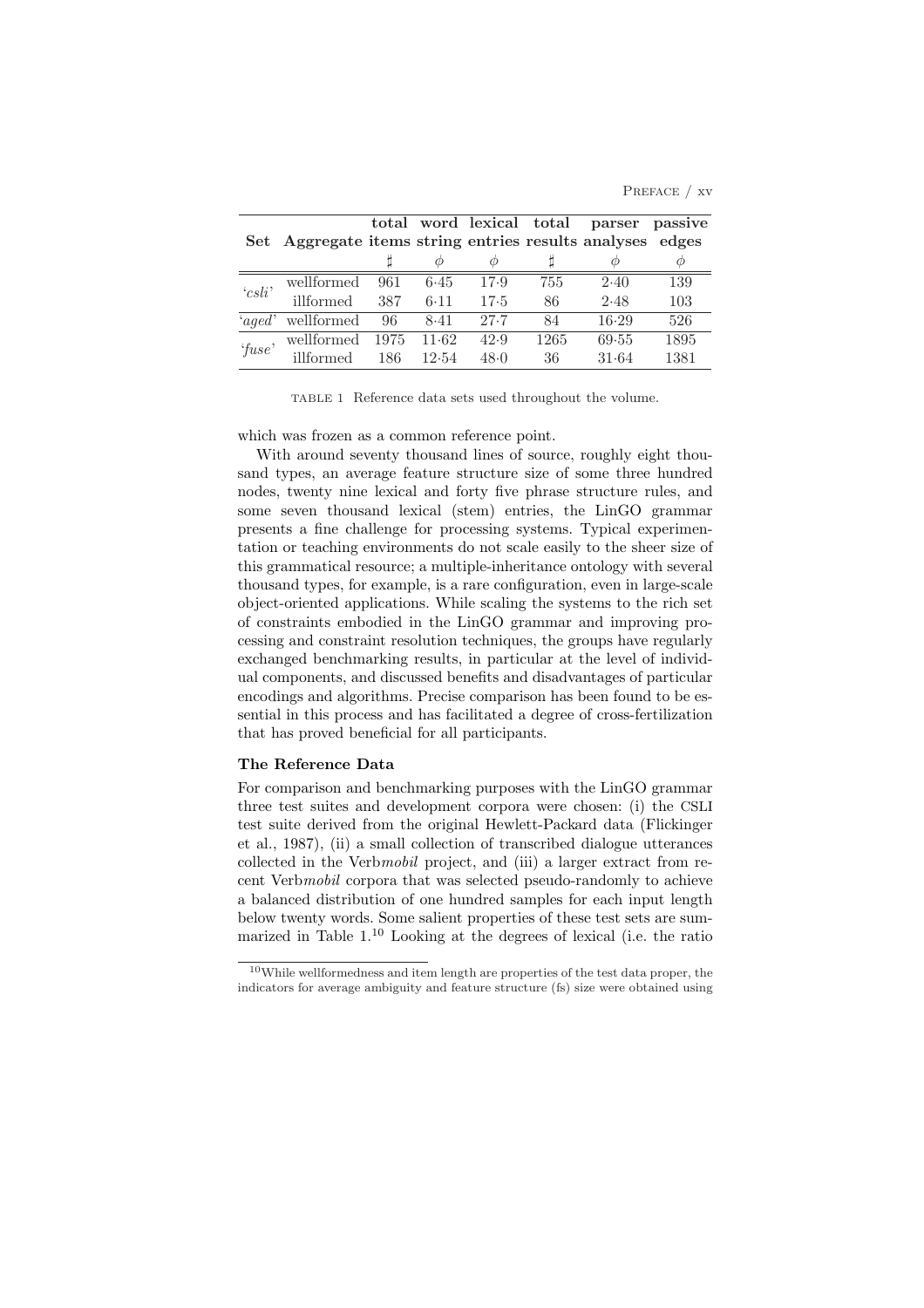#### xvi / Oepen, Flickinger, Uszkoreit, and Tsujii

between columns five and four), global (column seven), and local (approximated in column eight by the number of passive edges created in pure bottom-up parsing) ambiguity, the three test sets range from very short and unambiguous to mildly long and relatively ambiguous. Contrasting columns six and three (i.e. items accepted by the grammar vs. total numbers of well- or ill-formed items) provides a measure of grammatical coverage and overgeneration, respectively.

The 'fuse' test set is a good indicator of maximal input complexity that the available parsers can currently process (in plausible amounts of time and memory). See the benchmarking results presented by Callmeier (this volume) and van Lohuizen (this volume) for precise performance data on this test set. For improved comparability, all systems were allowed to impose an upper limit on the number of passive edges built in non-predictive bottom-up parsing; using a chart size limit of twenty thousand edges resulted in the exclusion from the comparison of some two hundred items from the original 'fuse' set.

## Benchmarking and Comparison

In system development and optimization, subtle algorithmic and implementational decisions often have a significant impact on system performance, so monitoring system evolution very closely is crucial. System performance, however, cannot be adequately characterized merely by measurements of overall processing time (and perhaps memory usage). Properties of (i) individual modules (in a classical setup, especially the unifier, type system, and parser), (ii) the grammar being used, and (iii) the input presented to the system all interact in complex ways. In order to obtain an analytical understanding of strengths and weaknesses of a particular configuration, finer-grained records are required. Among the participating groups (and in particular during the production of this volume) a common approach to benchmarking and comparison has served as a 'clearing house' in the production and exchange of comparable, reproducible data sets.

The methodology was introduced using the term *competence*  $\mathcal{B}$  performance profiling (by analogy to standard software engineering techniques) by Oepen & Flickinger (1998); a competence & performance profile is defined as a rich, precise, and structured snapshot of system behavior at a given development point. The production, maintenance, and inspection of profiles is supported by a specialized software package

the current release version of the LinGO grammar, frozen in June 2000. Here and in the tables to come the symbol ' $\sharp$ ' indicates absolute numbers, while ' $\phi$ ' denotes average values.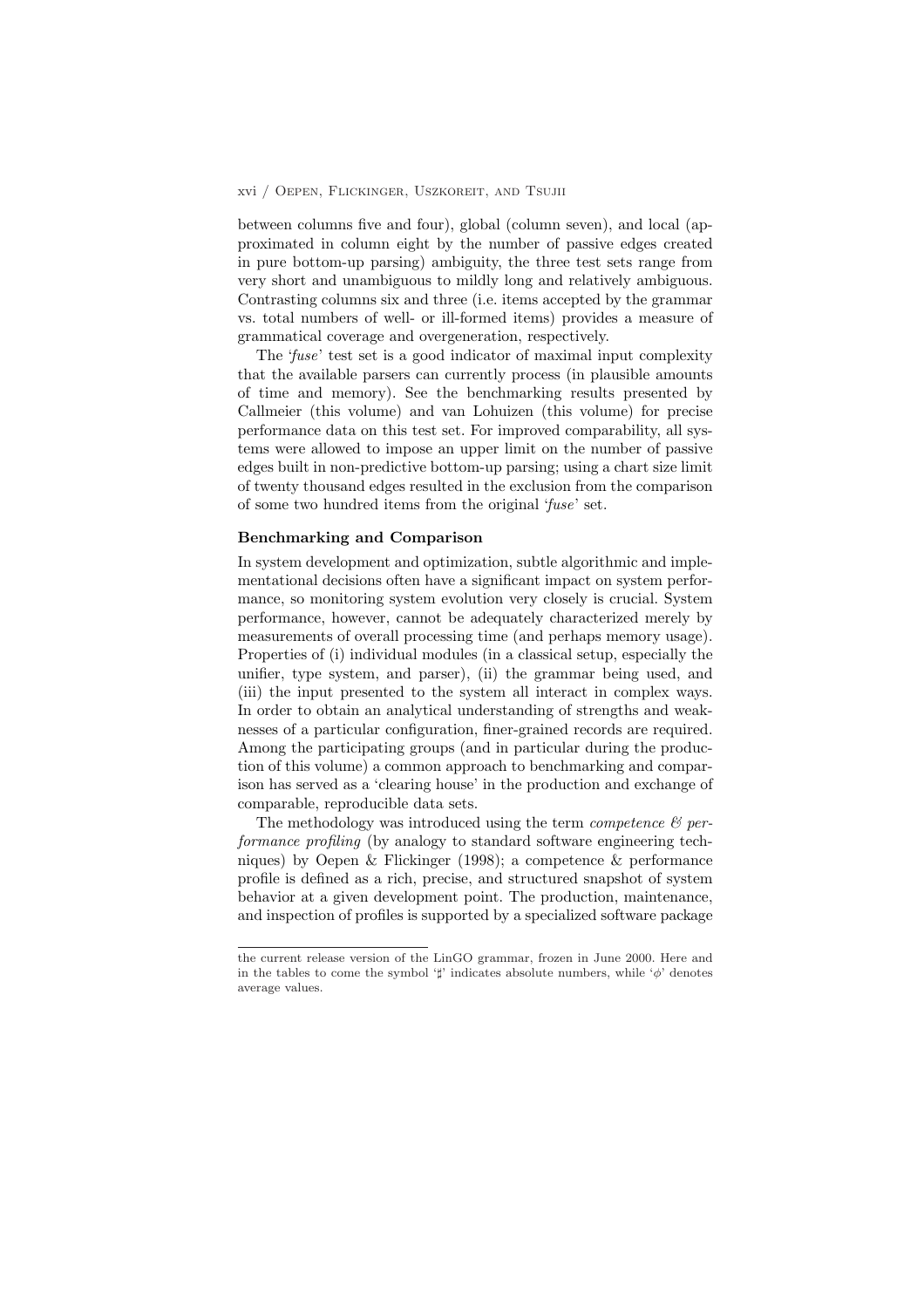(called  $[$ incr tsdb $()$ ]<sup>11</sup>) that supplies a uniform data model, an application program interface to the grammar-based processors, and graphical facilities for profile analysis and comparison. Profiles are stored in a relational database which accumulates a precise record of system evolution, and which serves as the basis for flexible report generation, visualization, and data analysis via basic descriptive statistics. Oepen & Carroll (this volume) review some of the details of the profiling approach used within the consortium, inasmuch as they are relevant to this volume. Additionally, complete profiles for most of the contributions in the volume are available on-line; see below.

## Scope of this Volume—Related Work

Some of the research contributing to this volume was first presented at an internal working meeting of the three cooperating groups (held in Berlin, Germany, in March 1999) and subsequently as part of a topical workshop (held at Schloß Dagstuhl, Germany, in October of the same year).<sup>12</sup> Earlier results have been published in a Special Issue of the Journal of Natural Language Engineering (Flickinger, Oepen, Tsujii, & Uszkoreit, 2000) to which, in a sense, this volume constitutes an updated, more detailed, and much broader follow-up presentation. The current collection documents a large body of practical research and engineering, ranging from linguistic adaptation of the grammatical specification (Flickinger), over improved constraint resolution and unification techniques (Makino, Miyao, Torisawa, & Tsujii; Malouf et al.; Callmeier; van Lohuizen; and Ciortuz) and parsing strategies (Oepen & Carroll), down to the compilation of context-free approximations for large-scale hpsg grammars (Kiefer & Krieger, and Torisawa, Nishida, Miyao, & Tsujii).

Among the important scientific contributions of the current collection are (i) the reports on two previously unrelated and sometimes oppositional research traditions—viz. 'direct' implementation approaches to graph unification vs. techniques adapted from logic compilation, typically deploying an underlying abstract machine model—and (ii) complete empirical results on the approximation of broad-coverage hpsg implementations through context-free grammars and on parsing performance interleaving the approximative grammar with the full constraint

 $11$ See 'http://www.coli.uni-sb.de/itsdb/' for the (draft) [incr tsdb()] user manual, pronunciation guidelines, and instructions on obtaining and installing the package.

 $12$ We are grateful to Verb $mobil$  and Deutsche Bank AG Berlin for financial support of the March meeting and to the Dagstuhl Foundation for supporting the October workshop.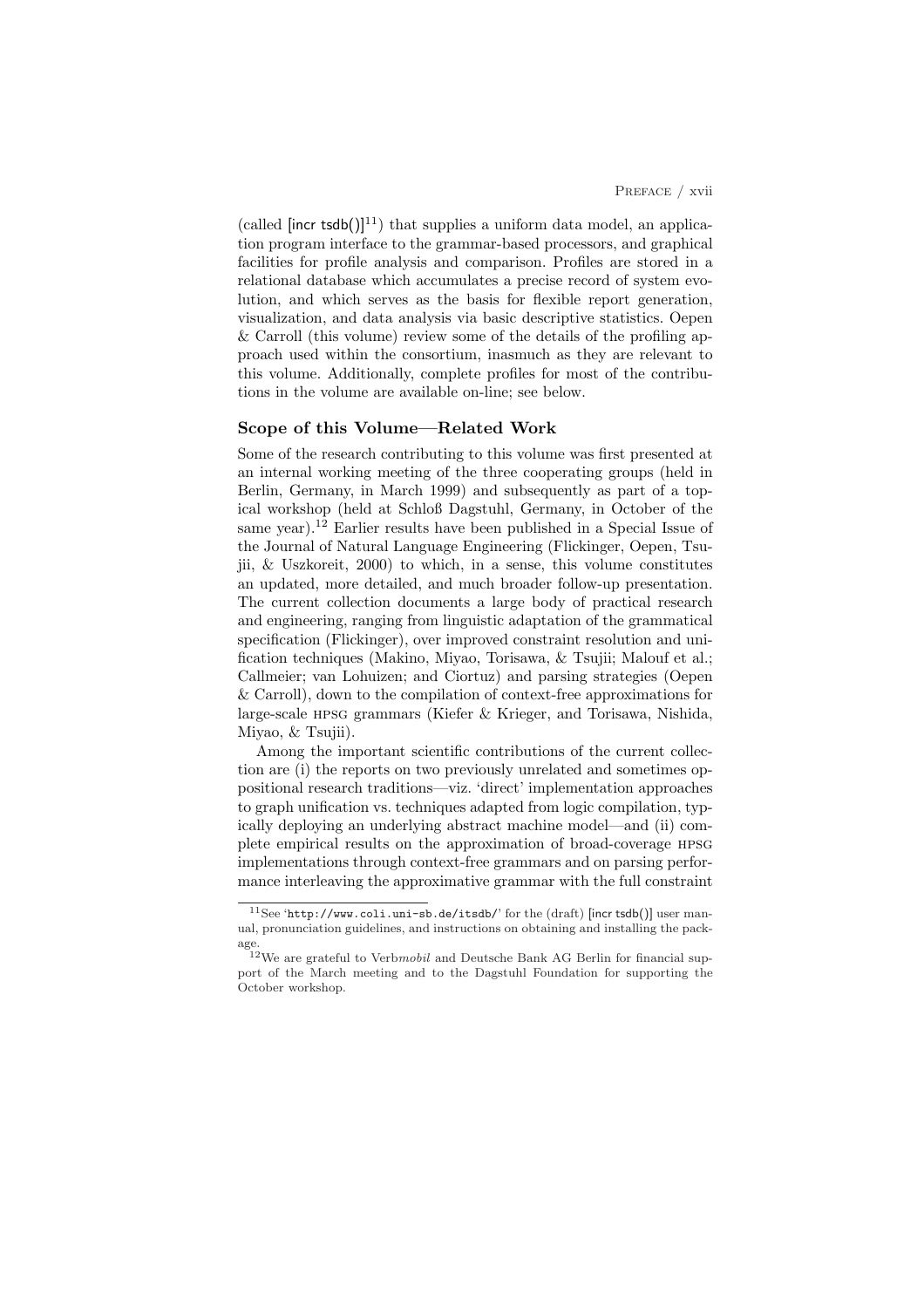### xviii / Oepen, Flickinger, Uszkoreit, and Tsujii

set. Where the latter results (Kiefer & Krieger, this volume, and Torisawa et al., this volume) have immediate ramifications on the usage of precise linguistic grammars for, among others, speech recognition tasks (Rayner, Gorell, Hockey, Dowding, & Boye, 2001), the former contrast reflects two fundamentally diverse approaches to processing typed feature structure grammars. While systems like the LKB (Malouf et al., this volume), pet (Callmeier, this volume), or CaLi (van Lohuizen, this volume) are representatives of the interpretative, graph unification plus chart parsing tradition in Computational Linguistics, the LiLFeS (Makino et al., this volume) and LIGHT (Ciortuz, this volume) abstract machines are descendants of the logic programming and Prolog compilation development stream in Computer Science research. The LiLFeS system, providing specialized native-code compilation of abstract machine instructions, seems to achieve far better unifier performance but—lacking most of the optimizations discussed by Malouf et al. (this volume) and Oepen & Carroll (this volume), of which some may be incompatible with the compilation approach—is outperformed in overall parsing efficiency by the, currently, fastest interpretative implementations in our collection, viz. CaLi and PET. The LIGHT abstract machine, on the other hand, appears to perform broadly comparable to PET on the relatively simple 'csli' test set but still lacks maturity to process the non-trivial 'aged' and 'fuse' corpora, such that a sound contrastive evaluation is not possible. A conclusive empirical argument to the effect that compiled unifiation outperforms interpretative approaches has yet to be given.

The volume presents a representative snapshot of where the joint effort on efficient hpsg processing has taken us so far, and at the same time provides a good summary of previously unpublished implementation experience. Given this narrow focus, the collection cannot serve as a survey of the state-of-the-art in hpsg processing, let alone constraintbased grammar in general. There are, in fact, a large number of ongoing activities, some directly related to work reported here, and others similar in spirit, which we cannot reflect in this volume.

Taking a slightly wider perspective for a brief moment, we see related work being pursued at several sites in Europe and the US. Among others, the Department of Linguistics at Tübingen University (Germany) continues research on formalism and grammar development (in the ConTroll system; Götz & Meurers, 1997), though with a different focus: unlike our own consortium, the Tübingen group explores a logically very rich and advanced formalism that facilitates the direct encoding of hpsg principles and well-formedness constraints as they were articulated in the original HPSG theory (Pollard  $\&$  Sag,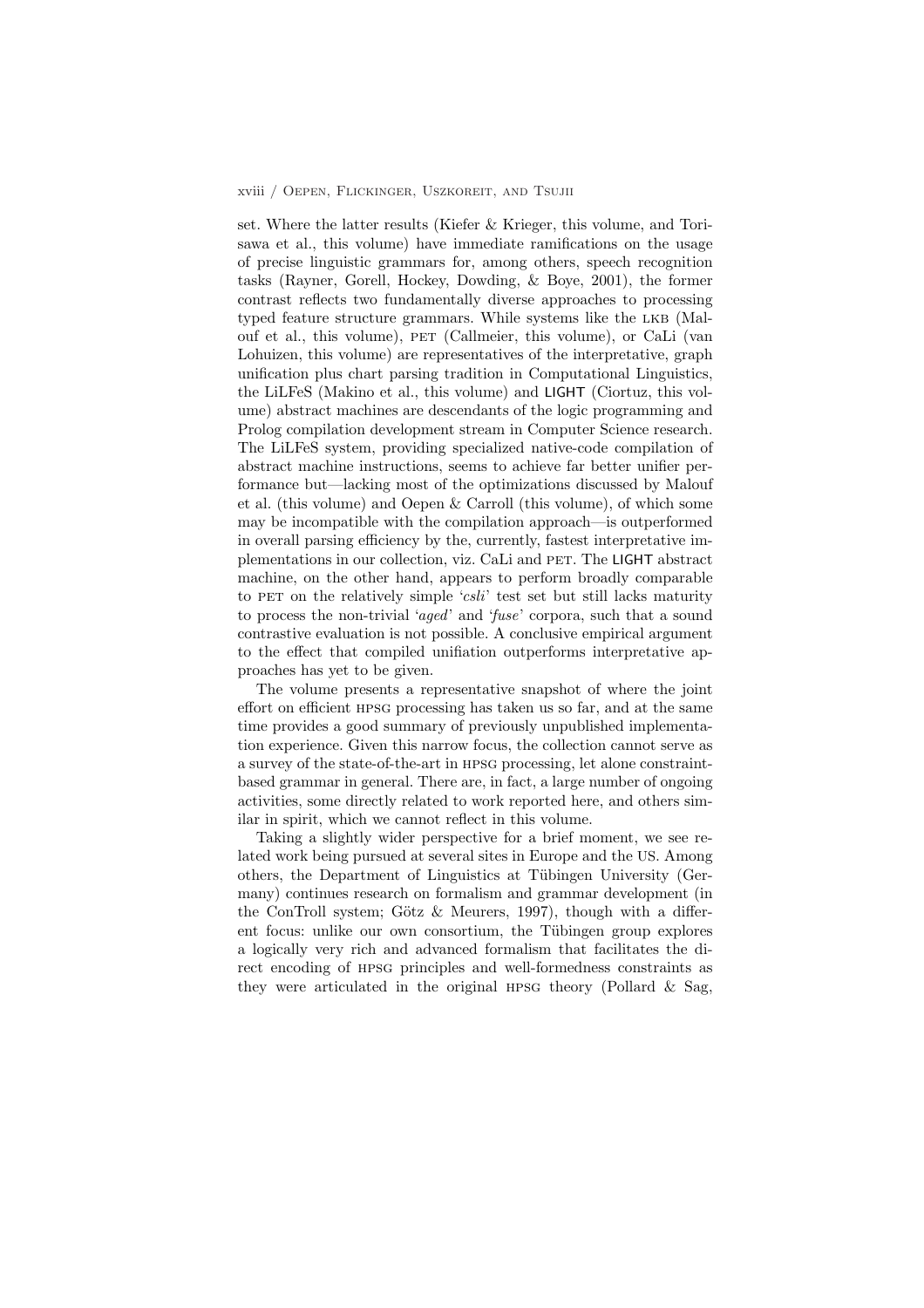1987, 1994). The theoretical and formal development of the framework, accordingly, are primary concerns for the basic research done at Tübingen, whereas the construction of large-scale grammars and efficient processors take more of a back-seat position.<sup>13</sup> In a similartheory- more than application-driven—vein the Linguistics Department at Ohio State University (USA) is investigating linearization-based extensions to hpsg (Kasper, Calcagno, & Davis, 1998), which aim at addressing the 'free' word order challenges encountered in languages like German, the Slavic language family, and others. Again, primary emphasis in this and similar efforts is not on the engineering and scaling aspects, but on advancing the underlying linguistic theory.

This is very different from the work carried out within the Alpino project at the University of Groningen (The Netherlands); Bouma, van Noord, & Malouf (2001) demonstrate that a robust analysis component based on a linguistically sophisticated grammar (inspired by hpsg) can compete with a probabilistic, 'data-oriented' (DOP) parser. In fact, for a limited domain (viz. in the ovis train information application), the grammatical analysis module outperforms the shallow processor in both accuracy and its demand for computational resources (van Noord, Bouma, Koeling, & Nederhof, 1999). This is made possible by, among others, restricting the linguistic formalism to a subset of definite clause grammar (DCG), specialized and robust word lattice (pre-)processing, and thorough parser engineering (van Noord, 1997).

We have seen comparatively few reports on (the use or extension of) systems like ALEP, CUF, ProFit, or TFS for several years, although these platforms doubtlessly continue to be used in research and educational environments. Thus, it appears that the wealth of HPSG-related projects and approaches observed in the early 1990s has in the meantime coalesced into a smaller number of synchronized and focussed (and in some cases comparatively large) research and development initiatives. Our own experience strongly suggests that this tendency of convergence can be beneficial both to consortium members and to the wider community.

Perhaps the closest similarity to the work reported in this volume can be found in a development within the lfg community, where the

<sup>13</sup>Incidentally, Gerald Penn, one of the developers of the Attribute Logic Engine (ALE), was based at Tübingen University until recently. Working within the Department of Linguistics, he was engaged in an extension to ALE (called TRALE) that integrates a restricted amount of constraint resolution of general implicational constraints at run-time from ConTroll into an efficient logic programming and grammar parsing and generation implementation; TRALE development has not been completed yet.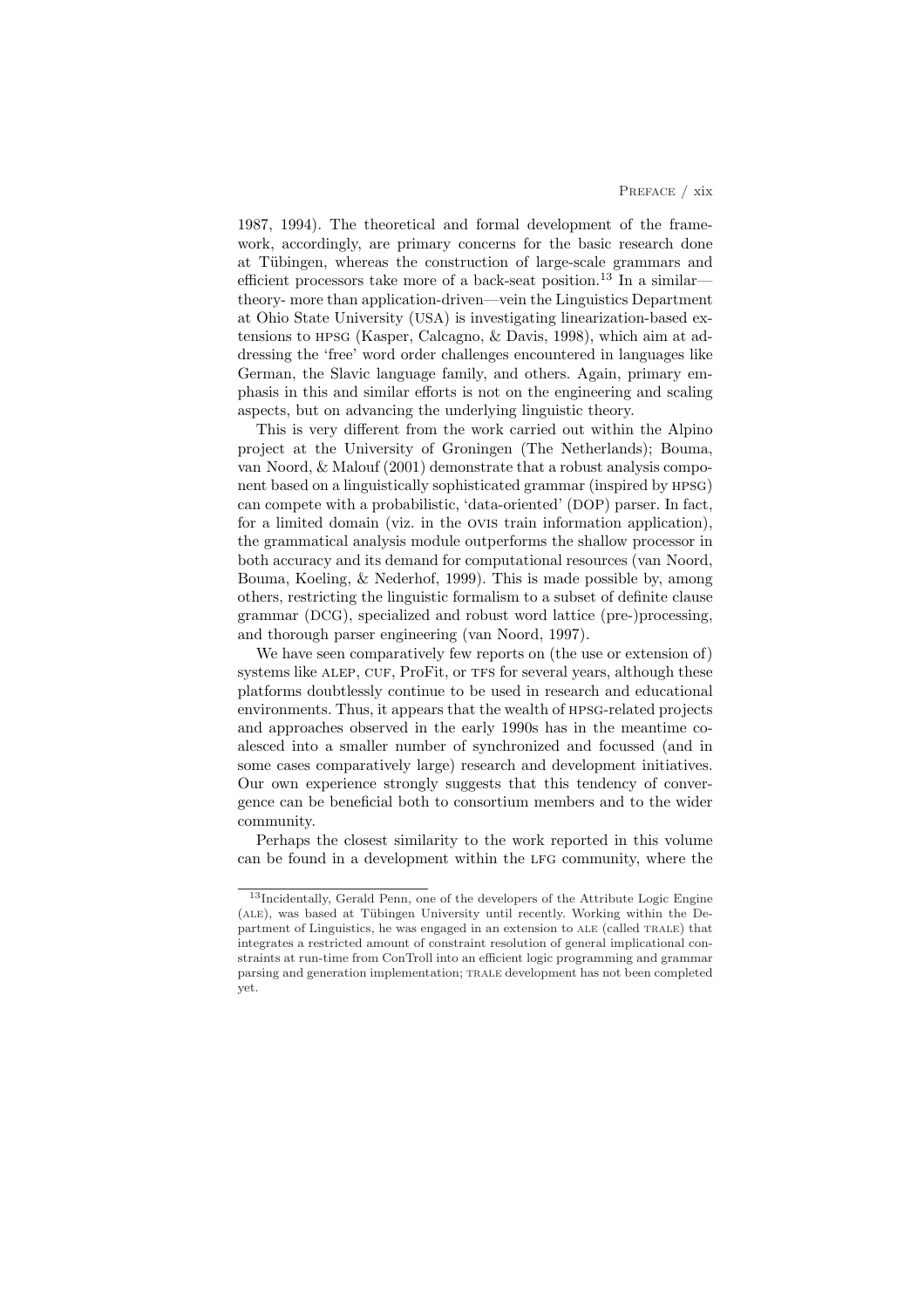#### xx / Oepen, Flickinger, Uszkoreit, and Tsujii

Lisp-based, only moderately efficient Grammar Writers Workbench has effectively been replaced with a very efficient reimplementation in ANSI C, the Xerox Linguistic Environment (xle) developed at the PARC formerly known as Xerox. The design and realization of the XLE was guided by extensive grammar engineering and system implementation experience; restricting the LFG formalism somewhat and re-engineering of central algorithms resulted in a net speed-up of more than an order of magnitude. The XLE platform has facilitated the development of parallel, large-scale grammars for English, French, German, and Norwegian (with other languages underway; see Butt, King, Niño,  $\&$ Segond, 1999) and has—by virtue of its previously unmatched processing performance—enhanced and energized language engineering work in LFG.

From the limited parser performance data presented in Butt et al. (1999) it seems that the xle performs on a scale broadly equivalent to the current best system(s) within our consortium (see Callmeier, this volume, and van Lohuizen, this volume): medium-complexity input of ten to twenty words, say, is analysed in average parsing times of around or less than one second per sentence. Obviously, more detailed and systematic comparison will be required between the two frameworks.

## Summary and Outlook

The engineering experience and empirical results documented in the current collection suggest that a number of methodological and technological challenges in the 'deep' processing framework have been eliminated or significantly reduced over the past couple of years. Firstly, broad-coverage precision grammars like the LinGO English Resource Grammar (and similar hpsg implementations for German and Japanese) have been continuously developed over close to one decade now, for several domains at least exhibit a grammatical coverage of eighty per cent upwards on unseen, real-world data, and facilitate the reuse of a single linguistic resource across domains and applications. Besides an emerging grammar engineering methodology, best practices, and a collection of specialized tools, grammar development is aided by systematic, sometimes multi-lingual test suites (the tsnlp collection for three languages, for example; see Oepen, Netter, & Klein, 1997) and the availability of an HPSG 'starter-kit' (Bender, Flickinger, & Oepen, 2002), basically a collection of general, cross-linguistically valid infrastructure—including linguistic principles, construction types, the core of the syntax – semantics interface and meaning composition apparatus—that has been compiled from the ex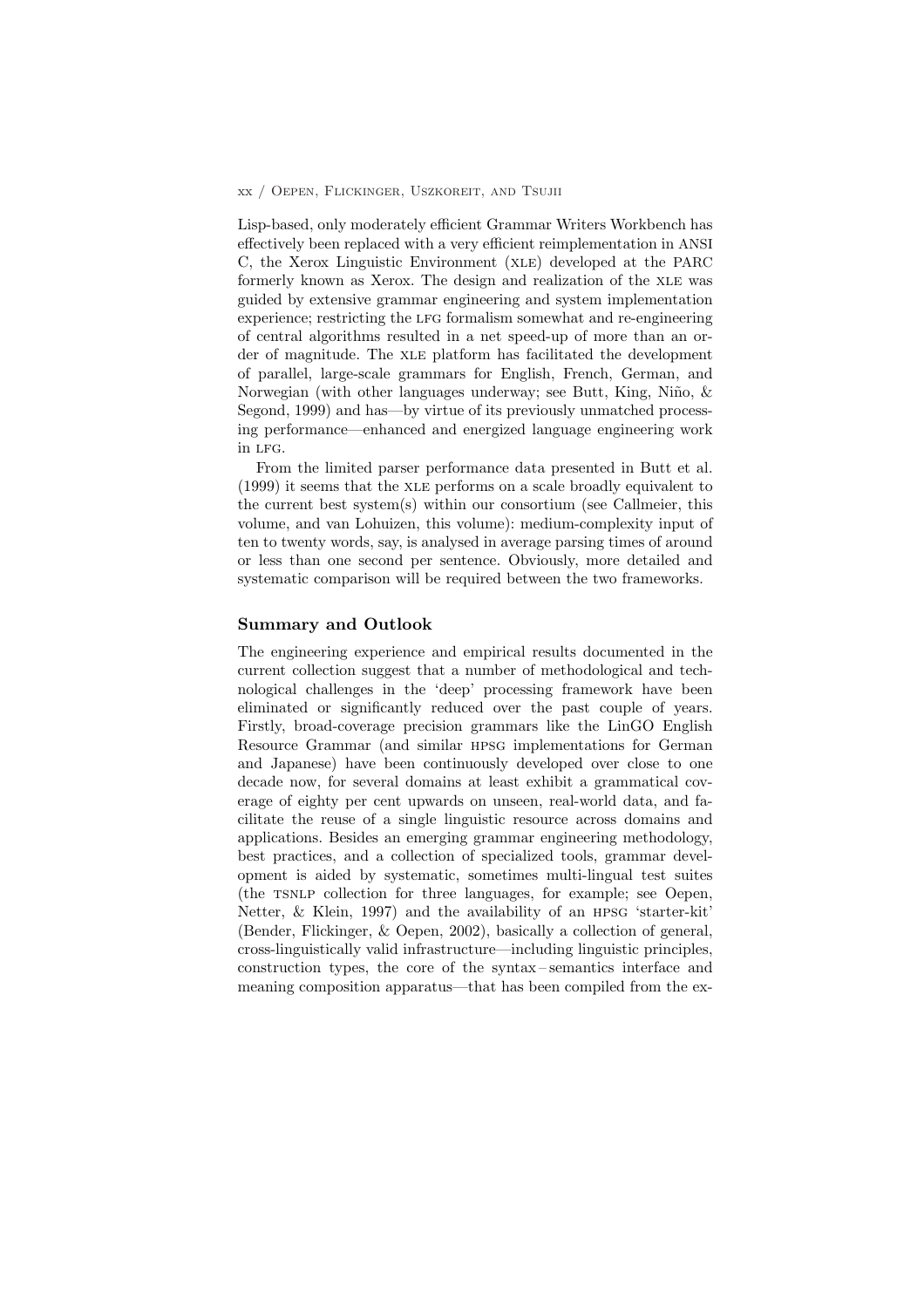isting grammars. Secondly, practical parsing (and generation) complexity with large, unification-based grammars is no longer prohibitively expensive. For both the HPSG, LFG, and Tree Adjoining Grammar frameworks processing schemes have been devised and implemented that allow the application of broad-coverage grammars to realistic language data; since the mid-1990s, hpsg processing cost has been reduced by more than three orders of magnitude (not counting hardware developments), such that exhaustive analysis of average-length input can now be achieved in fractions of a second. Software implementations of industrial quality (e.g. the  $C^{++}$  PET parser used at YY Technologies) are highly portable, operate on ordinary desktop hardware (i.e. require only about fifty megabytes of main memory), and have facilitated the embedding of hpsg-based linguistic analysis into commercial software systems (see below). Finally, R&D groups world-wide have established a growing repository of joint knowledge, procedures of cooperation and exchange, and re-usable linguistic resources and software tools.

Beyond the Verbmobil research prototype, industrial applications of hpsg technology have been developed in the meantime. YY Technologies, a Mountain View (CA) start-up company, successfully delivered an email auto response product (for English and Japanese) that combines full HPSG parsing with precise text understanding based on (hand-built) domain-specific knowledge bases. In a (small) number of live installations at customer sites, the product has demonstrated end-to-end coverage of between twenty and forty per cent (on high-frequency customer service topics) of email messages with error rates of around two per cent. Far from being profitable, the company closed its doors a few days before the editorial completion of this volume, but—although the market expectations for this specific application have not been met—the HPSG technology has proven sufficiently mature for commercial deployment.<sup>14</sup>

At the same time, the transfer of HPSG resources into industry has amplified the need for improved parse ranking, disambiguation, and robust recovery techniques. In particular, applications of broad-coverage linguistic grammars for natural language analysis or generation require the use of sophisticated stochastic models. Broadly speaking, remaining major challengess for the deep analysis paradigm relate to ambiguity management (identifying the 'intended' reading among the analyses licensed by a grammar) and robustness to 'out-of-scope' input (both in

<sup>14</sup>Another CSLI affiliate and supplier of enterprise CRM solutions, Edify Corporation of Santa Clara (CA), just received an industrial excellence award for their email analysis, auto-suggest, and routing solution 'combining statistical and deep linguistic processing'; see 'http://www.edify.com/pr/press releases/2002rel/tmc.html' for the full press release.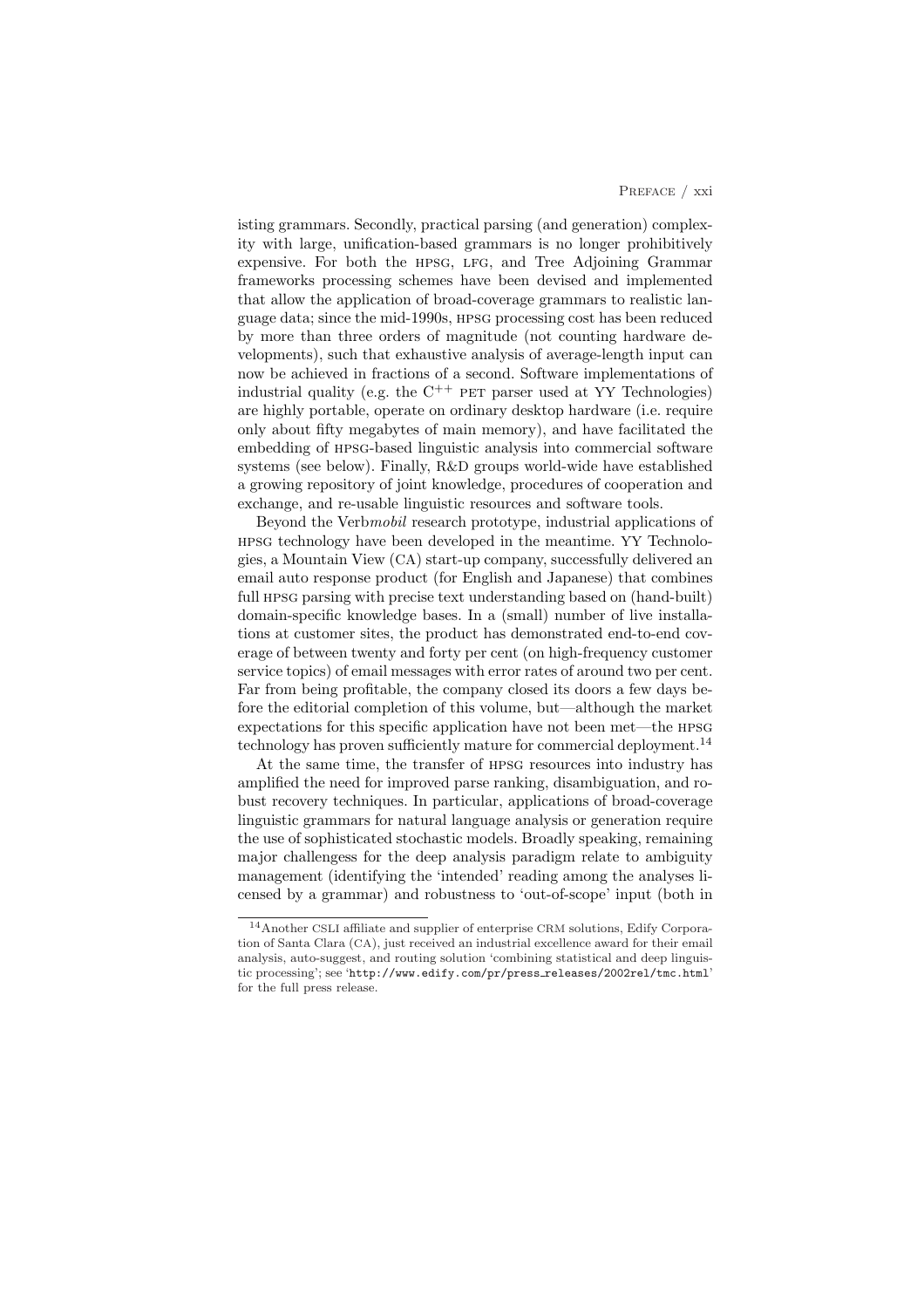xxii / Oepen, Flickinger, Uszkoreit, and Tsujii

terms of missing lexical or grammatical coverage and regarding partial or ungrammatical utterances). Thus, we now observe general consensus that practical systems will need to (i) flexibly combine shallow and deep analysis approaches and (ii) incorporate appropriate statistical techniques and training on domain-specific data. Beginning research on the construction of sufficiently rich, hand-annotated corpora (e.g. the LinGO Redwoods treebank; Oepen et al., 2002) and on the design and acquisition of stochastic models complementing broad-coverage grammars (Johnson, Geman, Canon, Chi, & Riezler, 1999; Kanayama, Torisawa, Mitsuishi, & Tsujii, 2000; Kiefer, Krieger, & Prescher, 2002; Malouf, 2002; Toutanova & Manning, 2002; and others) is aiming to bridge these areas.

# The Virtual Appendix

Besides the Appendix that gives a mathematical summary of the typed feature formalism assumed throughout the volume (Copestake, this volume), this collection provides a second, virtual appendix that is not included in the printed distribution. The virtual appendix gives access to the raw data collections (profiles) used in several of the chapters; profiles are available for public download from the following address:  $\overline{\phantom{a}}$ 

```
\cuphttp://lingo.stanford.edu/cle/
```
✠

Complete raw data is provided for interested readers who want to study a specific property or aspect of the profiles in more detail than can be given as part of the manuscripts. Additionally, the collection of online profiles may facilitate comparison across manuscripts (i.e. between different systems and techniques), beyond the relative assessments that some of the authors already give. Although profile inspection, analysis, and comparison may be simplified using the [incr tsdb()] software package (see above), the data is represented in ASCII files, suitable for manipulation using standard text processing utilities (like, for example,  $grep(1), wc(1), awk(1)$  and others).

## Acknowledgements

The editors for this volume are very grateful to the authors and external reviewers, who have all demonstrated an outstanding degree of cooperativity and attention to detail. From the fifteen papers we had solicited, ten were submitted and, in some cases with revisions, accepted as a result of external reviewing. We would like to thank the external reviewers who have greatly helped us in shaping this volume;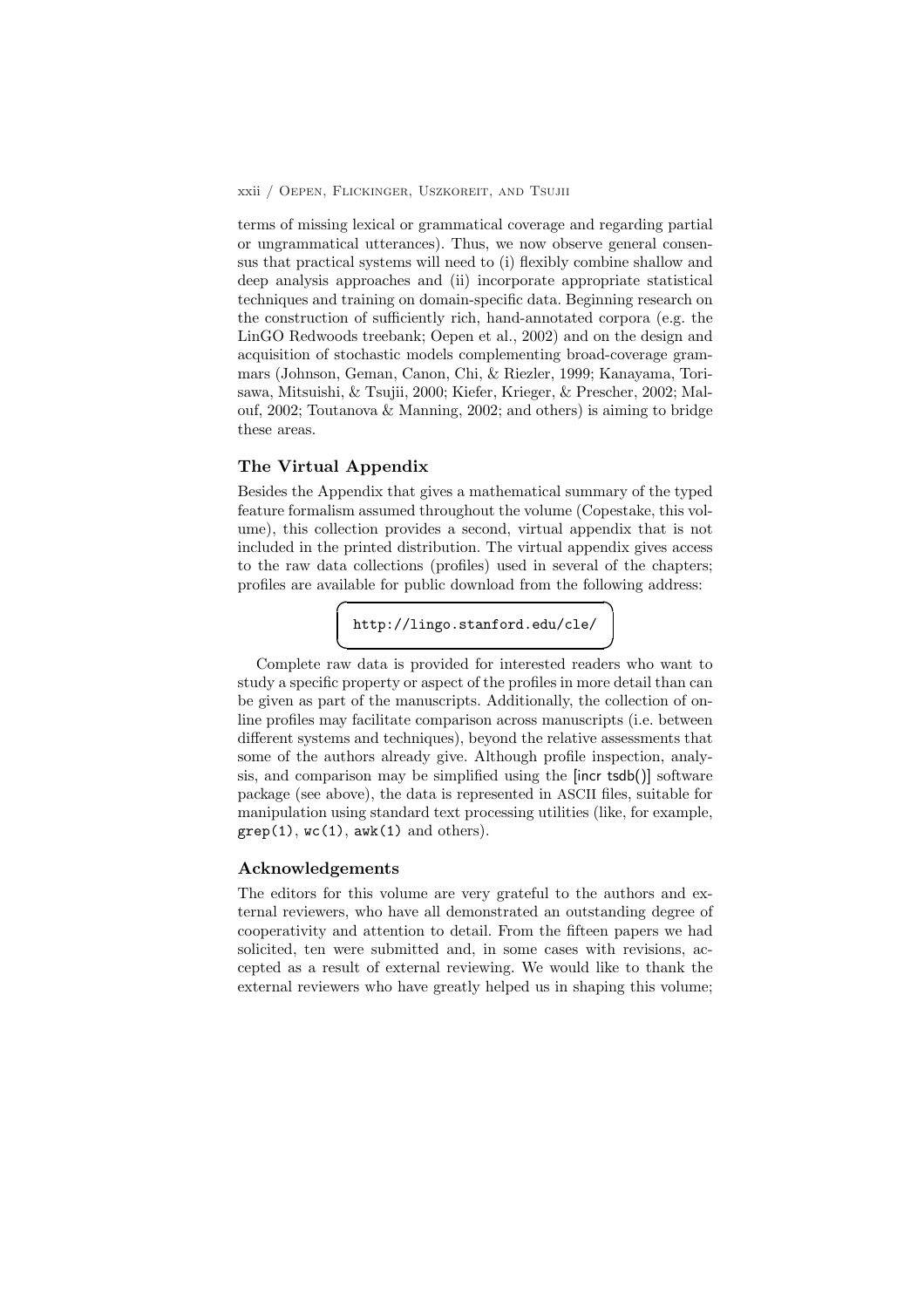we were very pleased with the quality, accuracy, and level of detail in the reviews that we received. External reviewing for manuscripts in this collection was performed by:

- . Gosse Bouma, Rijksuniversiteit Groningen (The Netherlands);
- . John Dowding, NASA Ames Research Center (USA);
- Andreas Eisele, DFKI Saarbrücken (Germany);
- . Martin Emele, University of Stuttgart (Germany);
- . Gregor Erbach, Saarland University (Germany);
- . Mark Gawron, San Diego State University (USA);
- Mark Gawron, San Diego State University (USA);<br>- Thilo Götz, IBM Thomas J. Watson Research Center (USA);
- Thilo Götz, IBM Thomas J. Watson Research Center (USA);<br>• Guido Minnen, Motorola Human Interface Laboratory (USA); • Guido Minnen, Motorola Human Interface Laboratory (USA);<br>• Peter van Roy, Université Catholique de Louvain (Belgium);
- 
- . Anoop Sarkar, University of Pennsylvania (USA);
- Ulrich Schäfer, DFKI Saarbrücken (Germany);
- . Hadar Shemtov, Palo Alto Research Center (USA);
- . Christian Schulte, Royal Institute of Technology (Sweden); . David Weir, University of Sussex (UK); and
- 
- David Weir, University of Sussex (UK); and<br>- Fei Xia, IBM Thomas J. Watson Research Center (USA).

Throughout the various production phases of the volume, Dikran Karagueuzian and Lauri Kanerva of CSLI Publications have always been an exemplary publisher and copy-editor, respectively—both equipped with a rare combination of patience, flexibility, and accuracy. Finally, sincere thanks go to the Institutt for Lingvistiske Fag, the Tekstlaboratoriet crowd, and Jan Tore Lønning, all at the University of Oslo, who have contributed to the completion of this volume by hosting the first editor for a sunny, productive, and most enjoyable three-month research visit.

# References

- Bender, E. M., Flickinger, D., & Oepen, S. (2002). The grammar Matrix. An open-source starter-kit for the rapid development of cross-linguistically consistent broad-coverage precision grammar. In Proceedings of the Workshop on Grammar Engineering and Evaluation at the 19th International Conference on Computational Linguistics. Taipei, Taiwan.
- Bouma, G., van Noord, G., & Malouf, R. (2001). Alpino. Wide-coverage computational analysis of Dutch. In W. Daelemans, K. Sima-an, J. Veenstra, & J. Zavrel (Eds.), Computational linguistics in the Netherlands (pp. 45 – 59). Amsterdam, The Netherlands: Rodopi.
- Brachman, R. J., & Schmolze, J. G. (1985). An overview of the KL-ONE knowledge representation system. Cognitive Science, 9, 171 – 216.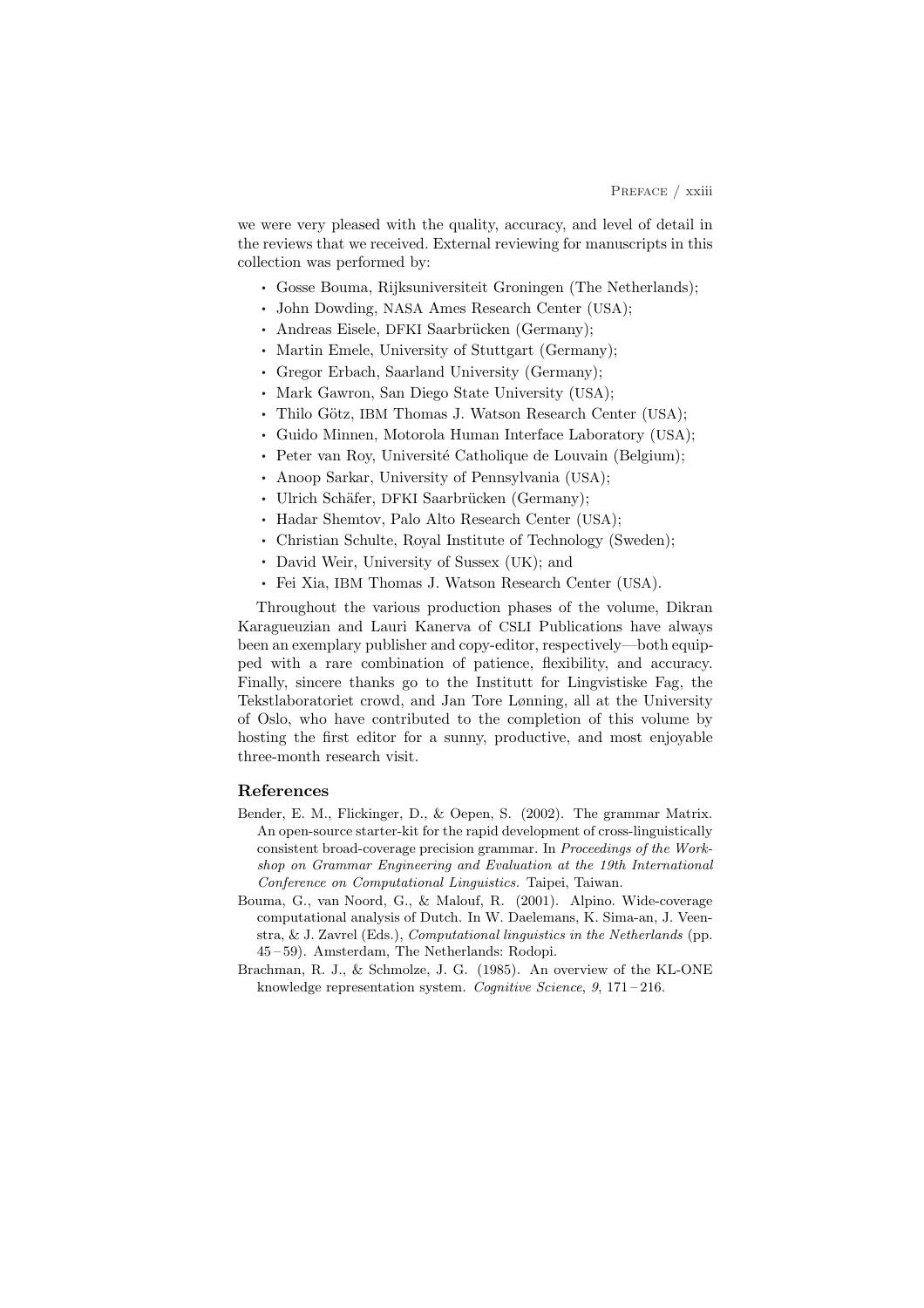xxiv / Oepen, Flickinger, Uszkoreit, and Tsujii

- Butt, M., King, T. H., Niño, M.-E., & Segond, F. (1999). A grammar writer's cookbook. Stanford, CA: CSLI Publications.
- Carpenter, B. (1992). The logic of typed feature structures. Cambridge, UK: Cambridge University Press.
- Carroll, J., Copestake, A., Flickinger, D., & Poznanski, V. (1999). An efficient chart generator for (semi-)lexicalist grammars. In Proceedings of the 7th European Workshop on Natural Language Generation (pp. 86 – 95). Toulouse, France.
- Chomsky, N. (1959). On certain formal properties of grammars. Information and Control, 2, 173 – 167.
- Copestake, A. (1992). The ACQUILEX LKB. Representation issues in semiautomatic acquisition of large lexicons. In Proceedings of the 3rd ACL Conference on Applied Natural Language Processing (pp. 88 – 96). Trento, Italy.
- Dalrymple, M., Kaplan, R. M., Maxwell III, J. T., & Zaenen, A. (Eds.). (1995). Formal issues in Lexical-Functional Grammar. Stanford, CA: Cambridge University Press.
- Emele, M. C. (1994). The typed feature structure representation formalism. In Proceedings of the International Workshop on Sharable Natural Language Resources. Nara, Japan.
- Erbach, G., Kraan, M. van der, Manandhar, S., Ruessink, H., Thiersch, C., & Skut, W. (1995). Extending unification formalisms. In Proceedings of the 2nd Language Engineering Convention. London, UK.
- Flickinger, D., Nerbonne, J., Sag, I. A., & Wasow, T. (1987). Toward evaluation of NLP systems (Technical Report). Hewlett-Packard Laboratories. (Distributed at the 24th Annual Meeting of the Association for Computational Linguistics)
- Flickinger, D., Oepen, S., Tsujii, J., & Uszkoreit, H. (Eds.). (2000). Natural Language Engineering 6 (1). Special Issue on Efficient processing with HPSG: Methods, systems, evaluation. Cambridge, UK: Cambridge University Press.
- Götz, T., & Meurers, W. D. (1997). The ConTroll system as large grammar development platform. In Proceedings of the Workshop on Computational Environments for Grammar Development and Linguistic Engineering (pp. 38 – 45). Madrid, Spain.
- Johnson, M., Geman, S., Canon, S., Chi, Z., & Riezler, S. (1999). Estimators for stochastic 'unification-based' grammars. In Proceedings of the 37th Meeting of the Association for Computational Linguistics (pp. 535 – 541). College Park, MD.
- Joshi, A. K. (1987). An introduction to Tree Adjoining Grammars. In A. Manaster-Ramer (Ed.), *Mathematics of language* (pp. 87–115). Amsterdam, The Netherlands: John Benjamins.
- Kanayama, H., Torisawa, K., Mitsuishi, Y., & Tsujii, J. (2000). A hybrid Japanese parser with hand-crafted grammar and statistics. In Proceedings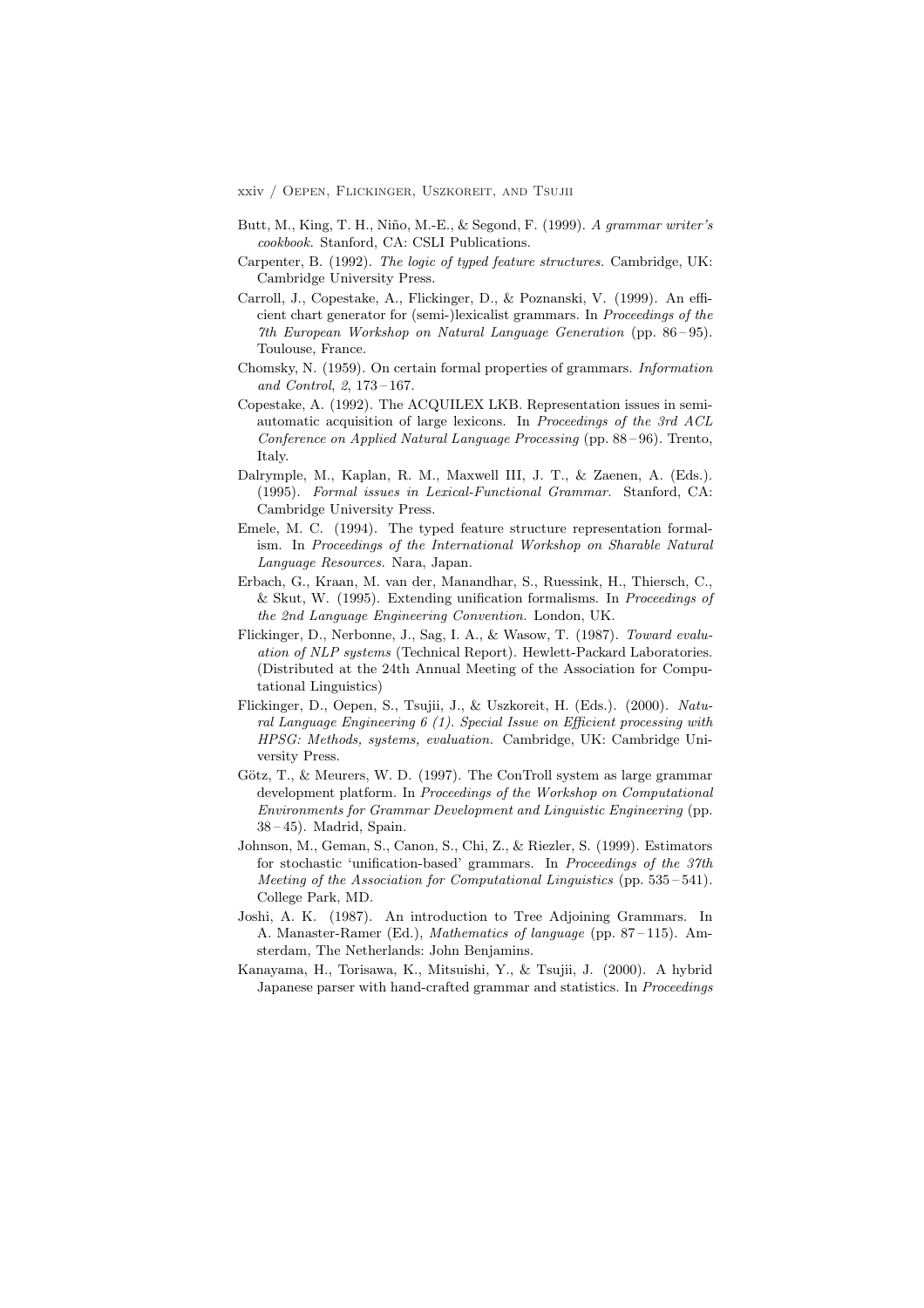of the 18th International Conference on Computational Linguistics (pp.  $411 - 417$ ). Saarbrücken, Germany.

- Kasper, R. T., Calcagno, M., & Davis, P. C. (1998). Know when to hold 'em. Shuffling deterministically in a parser for nonconcatenative grammars. In Proceedings of the 17th International Conference on Computational Linguistics and the 36th Annual Meeting of the Association for Computational Linguistics (pp. 663 – 669). Montreal, Canada.
- Kay, M. (1973). The MIND system. In R. Randall (Ed.), Natural language processing (pp. 155 – 188). New Yorck, NY: Algorithmic Press.
- Kay, M. (1979). Functional grammar. In Proceedings of the 5th Annual Meeting of the Berkeley Linguistics Society (pp. 137 – 144).
- Kiefer, B., Krieger, H.-U., Carroll, J., & Malouf, R. (1999). A bag of useful techniques for efficient and robust parsing. In Proceedings of the 37th Meeting of the Association for Computational Linguistics (pp. 473 – 480). College Park, MD.
- Kiefer, B., Krieger, H.-U., & Prescher, D. (2002). A novel disambiguation method for unification-based grammars using probabilistic context-free approximations. In Proceedings of the 19th International Conference on Computational Linguistics. Taiwan, Taipei.
- Krieger, H.-U., & Schäfer, U. (1994).  $T\mathcal{D}\mathcal{L}$  A type description language for constraint-based grammars. In Proceedings of the 15th International Conference on Computational Linguistics (pp. 893 – 899). Kyoto, Japan.
- Makino, T., Yoshida, M., Torisawa, K., & Tsujii, J. (1998). LiLFeS towards a practical HPSG parser. In Proceedings of the 17th International Conference on Computational Linguistics and the 36th Annual Meeting of the Association for Computational Linguistics (pp. 807 – 811). Montreal, Canada.
- Malouf, R. (2002). A comparison of algorithms for maximum entropy parameter estimation. In Proceedings of the 6th Conference on Natural Language Learning. Taipei, Taiwan.
- van Noord, G. (1997). An efficient implementation of the head-corner parser. Computational Linguistics, 23 (3), 425 – 456.
- van Noord, G., Bouma, G., Koeling, R., & Nederhof, M.-J. (1999). Robust grammatical analysis for spoken dialogue systems. Natural Language Engineering,  $5(1)$ ,  $45-93$ .
- Oepen, S., & Flickinger, D. P. (1998). Towards systematic grammar profiling. Test suite technology ten years after. Journal of Computer Speech and Language, 12 (4) (Special Issue on Evaluation),  $411-436$ .
- Oepen, S., Netter, K., & Klein, J. (1997). TSNLP Test Suites for Natural Language Processing. In J. Nerbonne (Ed.), Linguistic Databases (pp. 13 – 36). Stanford, CA: CSLI Publications.
- Oepen, S., Toutanova, K., Shieber, S., Manning, C., Flickinger, D., & Brants, T. (2002). The LinGO Redwoods treebank. Motivation and preliminary applications. In Proceedings of the 19th International Conference on Computational Linguistics. Taipei, Taiwan.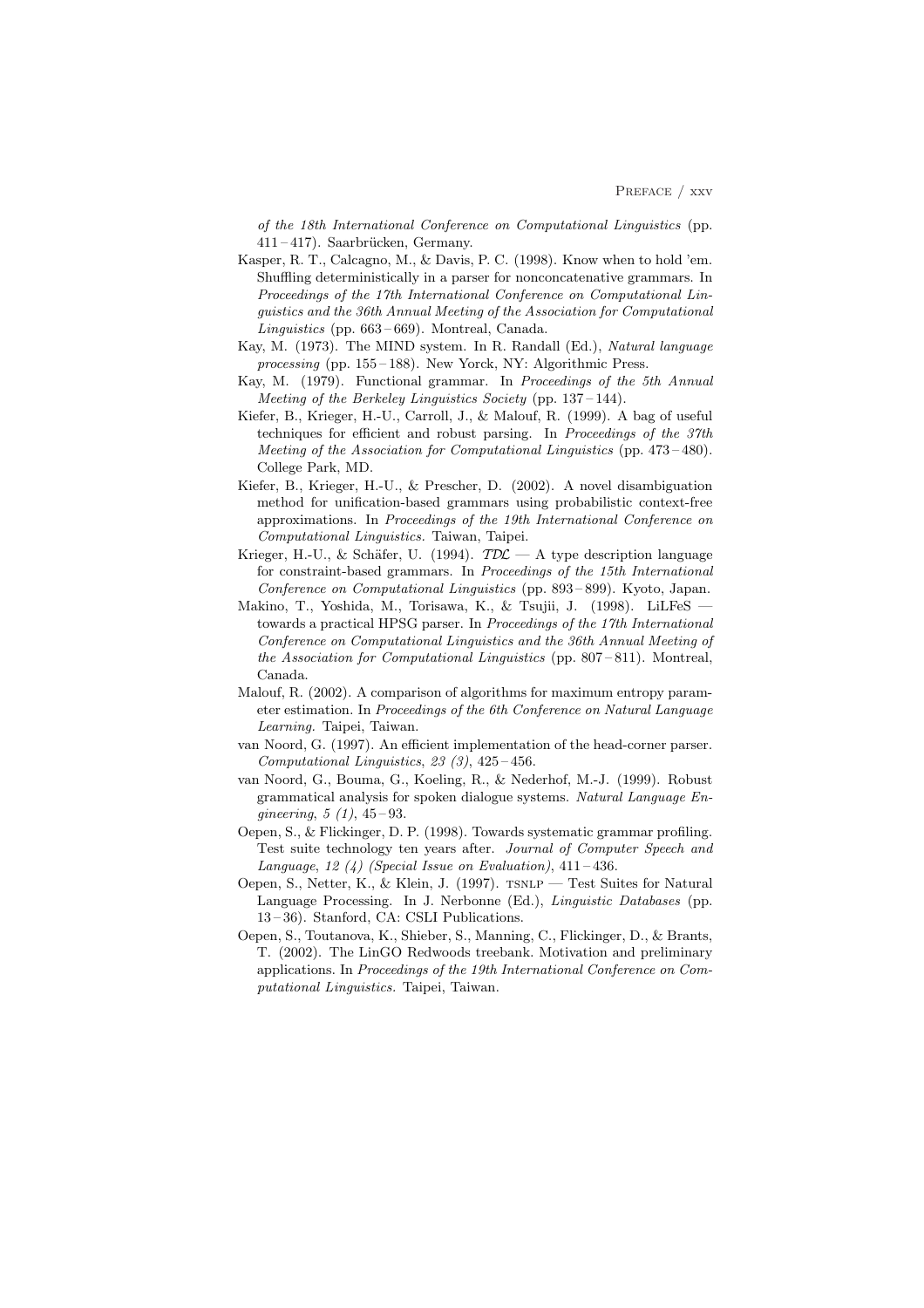xxvi / Oepen, Flickinger, Uszkoreit, and Tsujii

- Pereira, F. C. N., & Warren, D. H. D. (1980). Definite clause grammars for language analysis. A survey of the formalism and a comparison with augmented transition networks. Artificial Intelligence, 13, 231 – 278.
- Pollard, C., & Sag, I. A. (1987). Information-based syntax and semantics. Volume 1: Fundamentals. Chicago, IL and Stanford, CA: Center for the Study of Language and Information. (Distributed by The University of Chicago Press)
- Pollard, C., & Sag, I. A. (1994). Head-Driven Phrase Structure Grammar. Chicago, IL and Stanford, CA: The Univeristy of Chicago Press and CSLI Publications.
- Rayner, M., Gorell, G., Hockey, B. A., Dowding, J., & Boye, J. (2001). Do CFG language models need agreement constraints? In Proceedings of the 2nd Conference of the North American Chapter of the ACL. Pittsburgh, PA.
- Rounds, W. C., & Kasper, R. T. (1986). A complete logical calculus for record structures representing linguistic information. In Proceedings of the 15th Annual IEEE Symposium on Logic in Computer Science. Cambridge, MA.
- Sells, P. (1985). Lectures on contemporary syntactic theories. Stanford, CA: Center for the Study of Language and Information.
- Shieber, S. M. (1986). An introduction to unification-based approaches to grammar. Stanford, CA: Center for the Study of Language and Information.
- Tateisi, Y., Torisawa, K., Miyao, Y., & Tsujii, J. (1998). Translating the XTAG English grammar to HPSG. In Proceedings of the 4th International Workshop on Tree-adjoining Grammars and Related Frameworks  $(TAG+)$  (pp. 172-175). Philadelphia, PA.
- Torisawa, K., & Tsujii, J. (1996). Computing phrasal signs in HPSG prior to parsing. In Proceedings of the 16th International Conference on Computational Linguistics (pp. 949 – 955). Kopenhagen, Denmark.
- Toutanova, K., & Manning, C. D. (2002). Feature selection for a rich HPSG grammar using decision trees. In Proceedings of the 6th Conference on Natural Language Learning. Taipei, Taiwan.
- Uszkoreit, H., Backofen, R., Busemann, S., Diagne, A. K., Hinkelman, E. A., Kasper, W., Kiefer, B., Krieger, H.-U., Netter, K., Neumann, G., Oepen, S., & Spackman, S. P. (1994). DISCO — an HPSG-based NLP system and its application for appointment scheduling. In Proceedings of the 15th International Conference on Computational Linguistics. Kyoto, Japan.
- Uszkoreit, H., Becker, T., Backofen, R., Calder, J., Capstick, J., Dini, L., Dörre, J., Erbach, G., Estival, D., Manandhar, S., Mineur, A.-M., van Noord, G., & Oepen, S. (1996). The EAGLES Formalisms working group. Final report (Technical Report). Saarbrücken, Germany: Deutsches Forschungszentrum für Künstliche Intelligenz GmbH.
- Wahlster, W. (Ed.). (2000). Verbmobil. Foundations of speech-to-speech translation. Berlin, Germany: Springer.